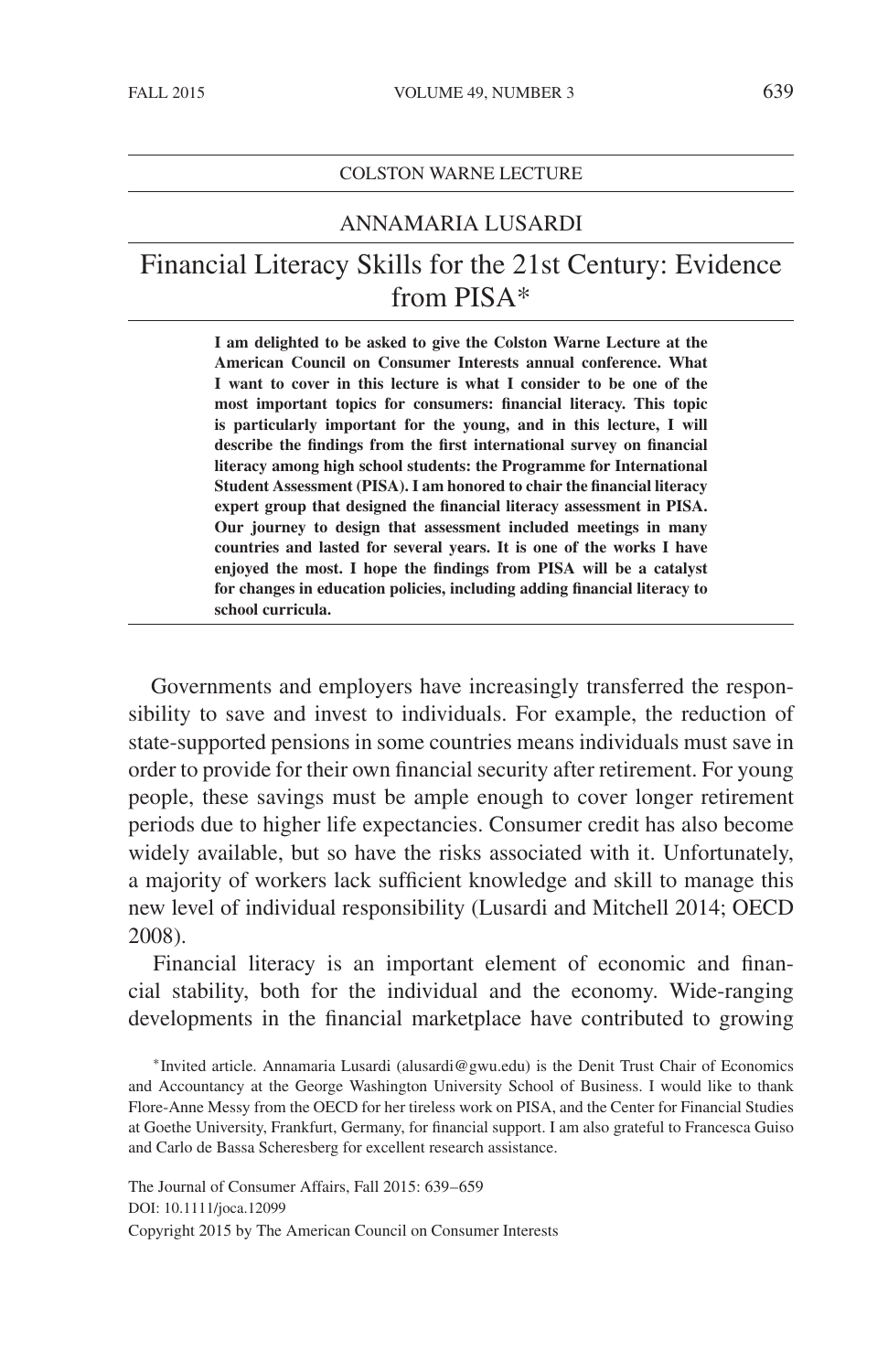concerns about the level of financial literacy of citizens of many countries. Moreover, the 2008 financial crisis demonstrated that ill-informed financial decisions—often caused by a lack of financial literacy—can have tremendous negative consequences (INFE/OECD 2009; OECD 2009).

Financial literacy is particularly important for the young, as they face financial decisions that can have important consequences throughout their life. The younger generations' increased responsibility requires them to have the knowledge to make sound financial decisions early on. One such decision is the investment in education, i.e., whether or not to go to college and how to finance that education. When facing major financial decisions such as these, financial literacy is paramount.

In 2005, the Organization for Economic Cooperation and Development (OECD) published an important report highlighting the severe lack of financial literacy in many countries around the world (OECD, 2005). In 2008, the OECD created the International Network on Financial Education (INFE) in order to reach beyond the OECD member countries to share information, collect evidence, and develop analytical work and policy instruments on key priority areas in financial education. Financial education programs in schools and international measurements of financial literacy were recognized by the OECD and its INFE as top priority issues. In response, dedicated expert subgroups were created to launch data collection and development work in these areas. The lack of data on financial literacy among the young initiated the idea to design a survey that assesses youths' level of financial literacy. These measurements became part of the OECD's Programme for International Student Assessment (PISA).

# PISA AND THE FINANCIAL LITERACY ASSESSMENT

PISA is a triennial international survey. Since its first wave in 2000, PISA has tested 15-year-old students' skills and knowledge in three key domains: mathematics, reading, and science. The most recent wave of PISA, carried out in 2012, assessed about 510,000 students in 65 economies. In addition to student performance data, PISA collects information about student and school backgrounds through questionnaires that are completed by students, heads of school, and, in some countries, parents. These data help identify the factors that may influence student performance. PISA gauges whether students are prepared for future challenges, whether they can analyze, reason, and communicate effectively, and whether they have the capacity to continue learning throughout their lives. These assessments are conducted to help us understand if students near the end of compulsory education have acquired the knowledge and skills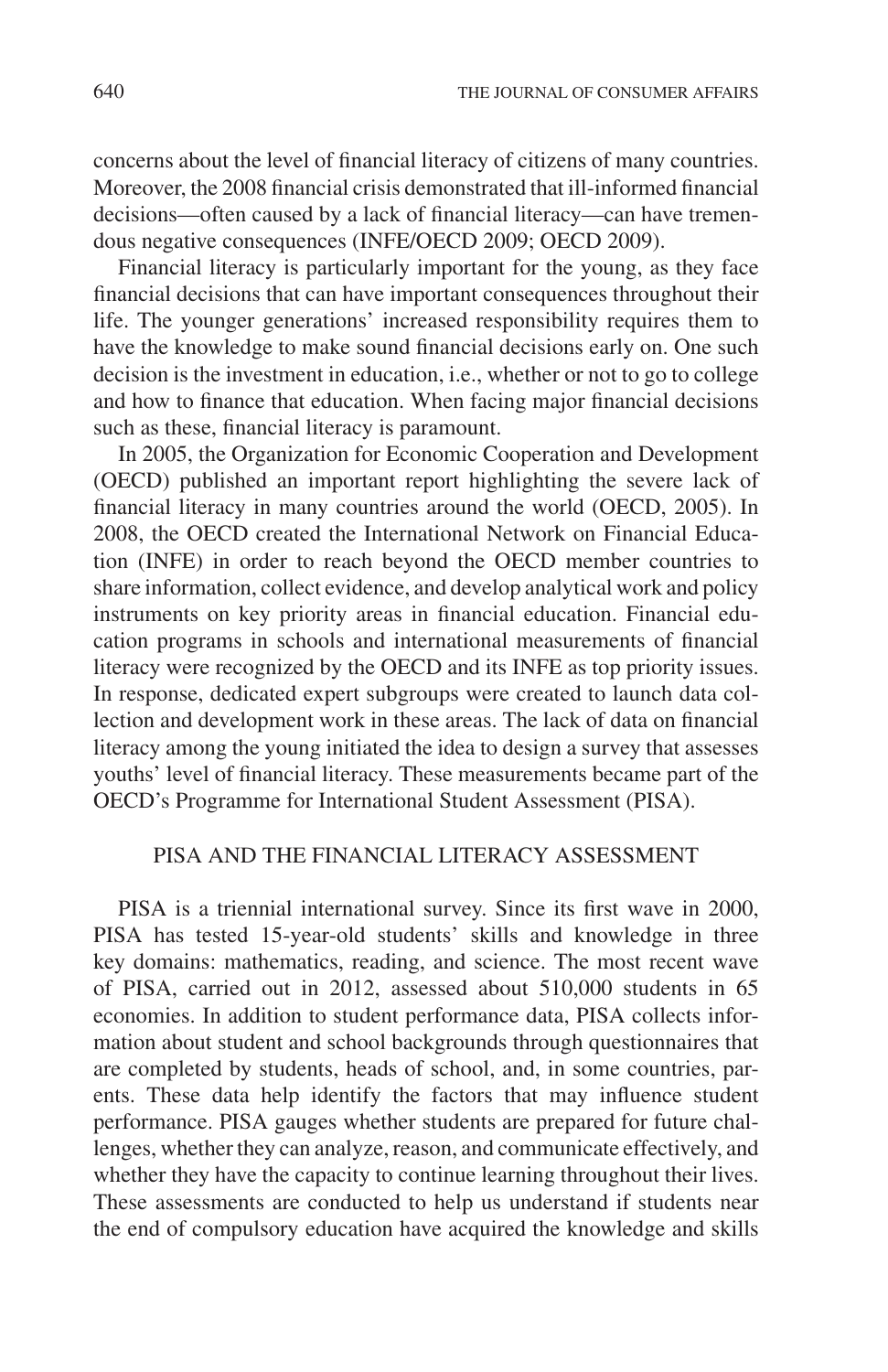essential for full participation in society. Given these objectives, financial literacy appears to be a logical addition.

In 2012, PISA introduced the first optional financial literacy assessment, which became the first large-scale international study to assess youths' financial literacy. A sample of students was selected from the same schools that completed PISA's core assessments in mathematics, reading, and science. As explained later, the PISA financial literacy assessment measures the proficiency of 15-year-olds in demonstrating and applying financial knowledge and skills.

The optional assessment was conducted in a total of 18 countries and economies.1 Thirteen are OECD countries and economies: Australia, the Flemish Community of Belgium, the Czech Republic, Estonia, France, Israel, Italy, New Zealand, Poland, the Slovak Republic, Slovenia, Spain, and the United States; five are partner countries and economies: Colombia, Croatia, Latvia, the Russian Federation, and Shanghai-China. Around 29,000 students completed the financial literacy assessment, representing about 9 million 15-year-olds in the schools of the 18 participating countries and economies. In addition, parents, principals, and system leaders provided data on school policies, practices, resources, and other institutional factors.

The OECD put together an expert group to help design the 2012 financial literacy assessment. This expert group represented stakeholders from different countries and included regulators, practitioners, and academics as well as representatives of treasury departments and central banks. They developed the financial literacy assessment over a two-year period and followed a methodology whose main features are described below.

The work of the expert group started by defining financial literacy. While many definitions for financial literacy already exist, the challenge was to articulate a definition that holds true across countries and conveys why financial literacy is such a necessary skill:2

Financial literacy is knowledge and understanding of financial concepts and risks, and the skills, motivation and confidence to apply such knowledge and understanding in order to make effective decisions across a range of financial contexts, to improve the financial well-being of individuals and society, and to enable participation in economic life. (OECD 2014)

<sup>1.</sup> Note that in some cases the assessment was performed only in a part of the country and did not cover the entire country.

<sup>2.</sup> For detail see the Financial Literacy Framework, which was published as a chapter in *PISA 2012: Assessment and Analytical Framework: Mathematics, Reading, Science, Problem Solving and Financial Literacy* (OECD 2013).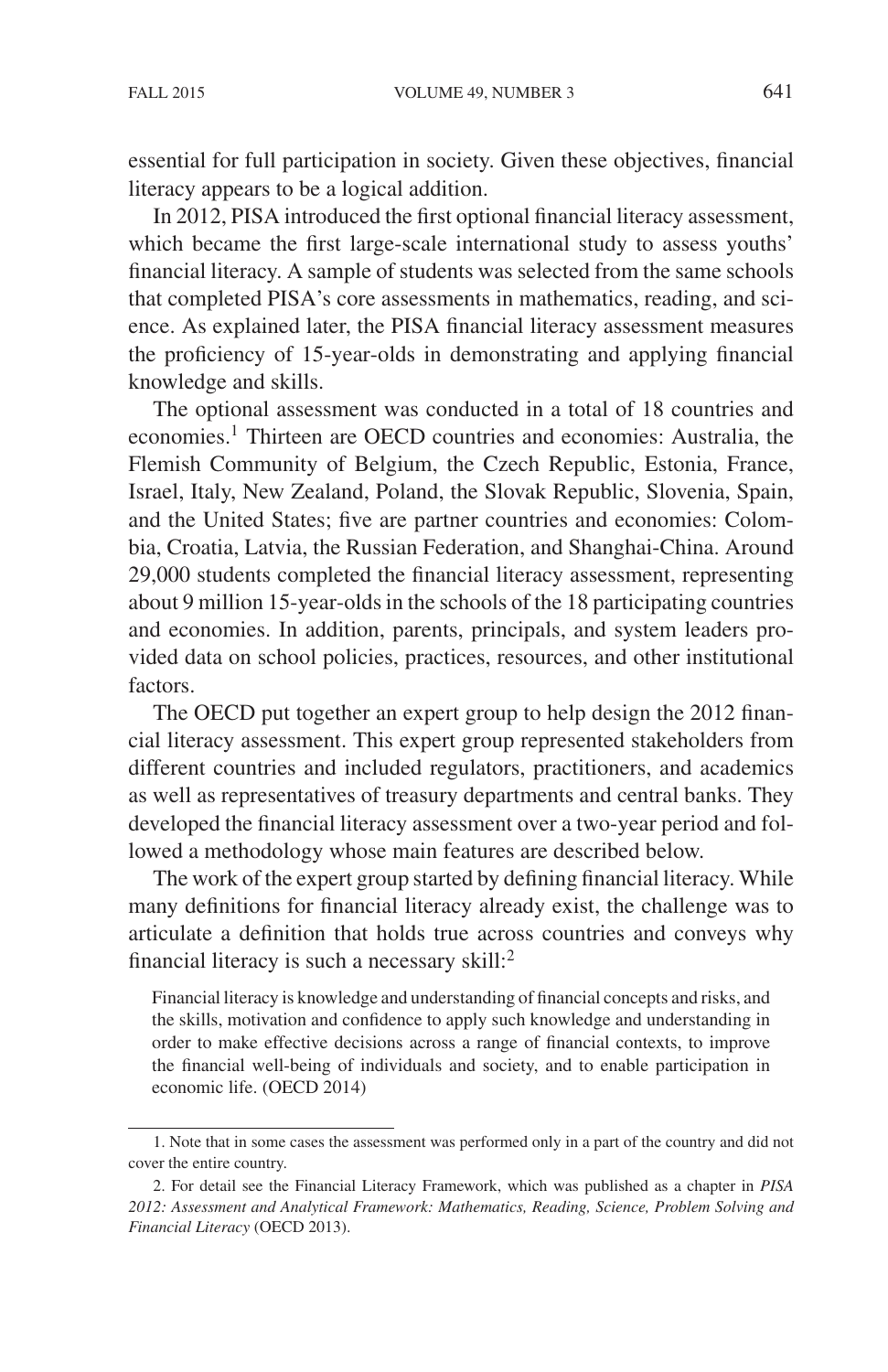There are four innovative aspects of this definition that should be highlighted. First, financial literacy does not refer simply to knowledge and understanding, but also to its purpose—which is to promote effective decision making. Second, the objective of financial literacy is to improve financial well-being, not to affect a single behavior, such as increasing saving or decreasing debt. Third, financial literacy has effects not just for individuals but for society as well. Fourth, financial literacy, like reading, writing, and knowledge of science, enables young people to participate in economic life. As stated in the title of Volume VI of the PISA report, financial literacy is an essential skill for the 21st century.

To design the assessment, three dimensions were considered: content, processes, and contexts.

*Content* comprises the areas of knowledge and understanding that are essential for financial literacy. Four content areas were identified:

- Money and transactions
- Planning and managing finances
- Risk and reward
- Financial landscape

*Processes* describe the approaches and mental strategies that are called upon to negotiate the material. They are as follows:

- Identifying financial information
- Analyzing information in a financial context
- Evaluating financial issues
- Applying financial knowledge and understanding

*Contexts* refer to the situations in which the financial knowledge, skills, and understanding are applied, ranging from the personal to the global. They were divided into four groups:

- Education and work
- Home and family
- Individual
- Societal

Each of these dimensions is described in more detail in Table A1. Table 1 provides some examples of what being financially literate might mean for 15-year-olds. Examples of the questions used to measure financial literacy are provided in Appendix S1, Supporting Information. A certain level of numeracy is considered to be a necessary component of financial literacy, yet mathematical aptitude is not the main focus of the measure. Tasks and questions in the financial literacy assessment were framed in such a way as to avoid the need for substantial calculation.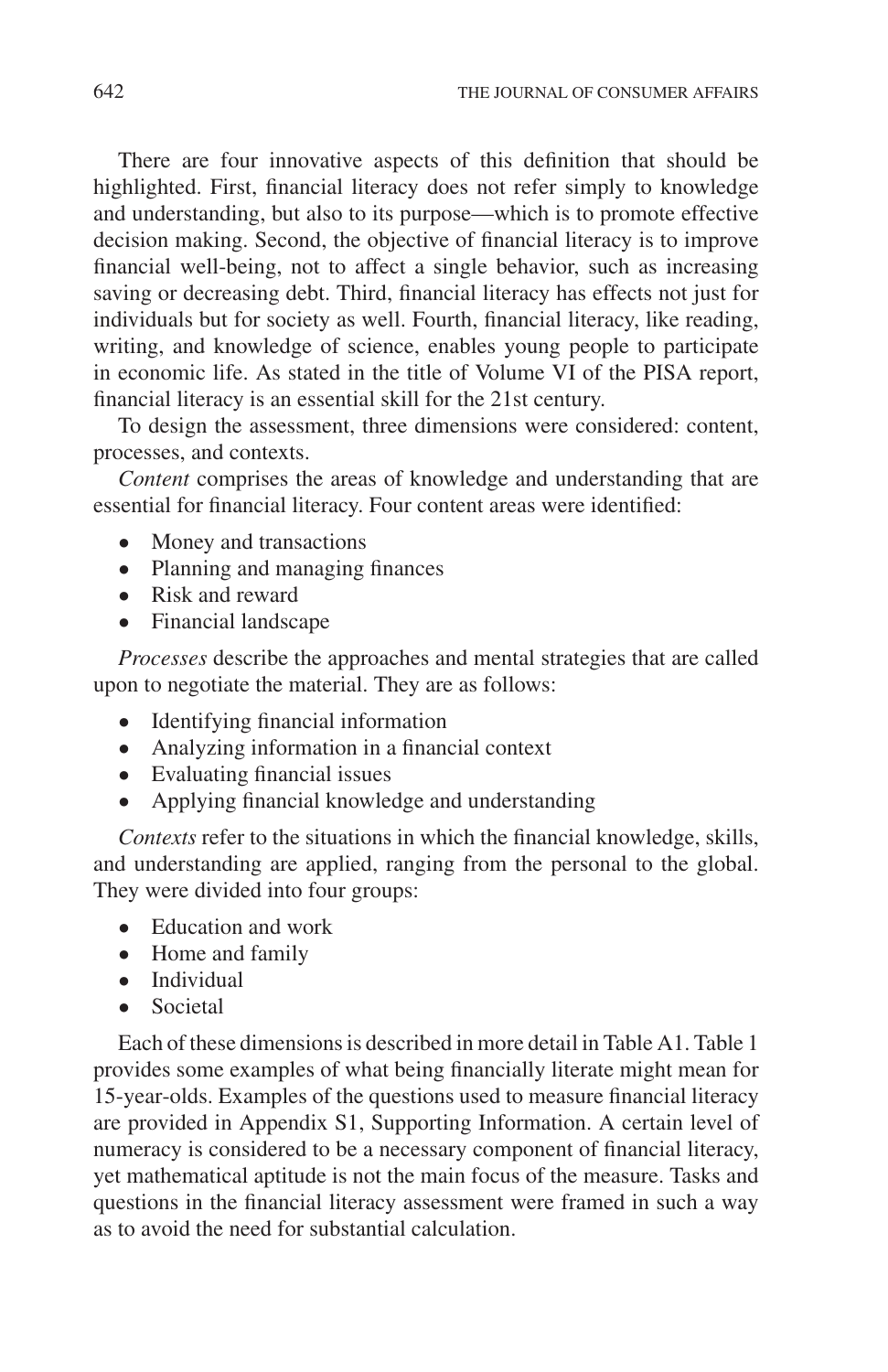|--|--|

*Examples of What Financial Literacy Might Mean for 15-Year-Olds*

| Being Able To                                         | For Example                                                                                                                                                                                                                                                                           |
|-------------------------------------------------------|---------------------------------------------------------------------------------------------------------------------------------------------------------------------------------------------------------------------------------------------------------------------------------------|
| Balance priorities and plan what<br>to spend money on | If they go to the movie theater, will they still have enough<br>money for the bus fare home? Or would it be better to<br>buy pizza and invite friends home?                                                                                                                           |
| Remember that some purchases<br>have ongoing costs    | A games console will need new games; a motorbike will<br>need fuel, and so on.                                                                                                                                                                                                        |
| Be alert to possible fraud                            | Some emails that look like they came from their bank might<br>not be legitimate. They should know what to do if they<br>are not sure.                                                                                                                                                 |
| Know what risk is and what<br>insurance is meant for  | If their phone gets stolen, they should ask their parents if it<br>is covered by their household insurance.                                                                                                                                                                           |
| Make an informed decision about<br>credit             | They should know that if they buy a computer on credit,<br>they will have to pay interest on the loan as well as<br>paying the advertised price for the computer, and they<br>should realize that the less they repay of that loan each<br>month, the more they will pay in interest. |

Source: OECD (2014).

Basic reading proficiency is also assumed in the financial literacy assessment. To minimize the level of reading literacy required, tasks and questions were designed to be clear, simple, and brief (OECD 2013). However, complex language was intentionally presented in tasks that assessed the students' capacity to read and interpret the language of financial documents.3

The response formats used in the assessment were based on the type of evidence being collected as well as on technical and pragmatic considerations (OECD 2013). Two main question formats were used: constructed-response and selected-response.

*Constructed-response questions* require students to generate their own answers. The answer format may be a single word or figure, a few sentences, or a worked calculation.4

*Selected-response questions* require students to choose one or more alternatives from a given set of options. Items in this category include multiple-choice or yes/no questions.

The constructed-response questions provide a good format for assessing students' ability to justify a decision or demonstrate an analytical

<sup>3.</sup> The terms that 15-year-olds can reasonably be expected to understand were determined with the help of the expert group (OECD 2013).

<sup>4.</sup> All except the simplest of constructed-response questions were coded by expert judges. The majority of the questions selected for the main financial literacy assessment survey did not require expert judgment (OECD 2013).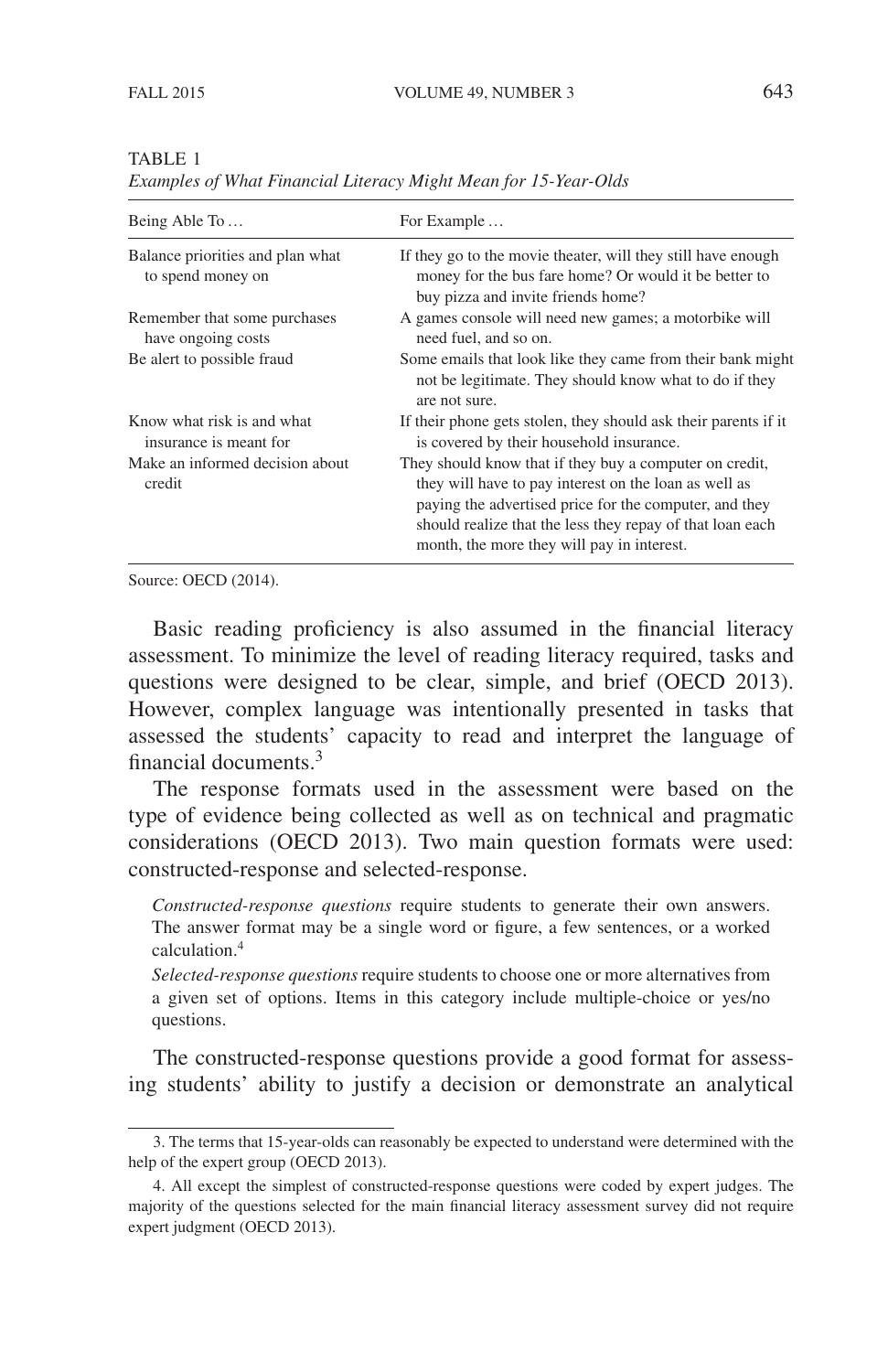process. The selected-response questions are more suitable for assessing students' ability to identify information as well as their understanding of higher-order concepts that they may not be able to express in their own words. A mixture of multiple-choice and constructed-response questions was used in the assessment to avoid potential measurement bias. Indeed, previous research has shown that personal characteristics, such as gender, affect responses to different question formats. These are aspects of the assessment that are important to the interpretation of the empirical findings, as will be discussed in more detail below.

The relative difficulty of test questions was estimated based on the proportion of students answering each question correctly; relatively easy questions were answered correctly by a larger proportion of students than more difficult questions (OECD 2014). Similarly, the relative proficiency of students was estimated using the proportion of test questions that they answered correctly; a highly proficient student will answer more questions correctly than his or her less proficient peers (OECD 2014). The relationship between the difficulty of questions and the proficiency of students was presented on a single continuous scale, which was divided into five levels. Level 2 is the international baseline proficiency level, Level 5 indicates high proficiency, and Level 1 indicates low proficiency (students in Level 1 are considered to be not financially literate). Students at each level are expected to be proficient at the preceding level. A summary description of the five levels of proficiency in financial literacy can be found in Table A2. These levels allow researchers to investigate the differences in financial literacy not only across countries but also within countries. Additional information on the methodology can be found in chapter 2 of the PISA financial literacy report.

# EMPIRICAL FINDINGS

Findings about these data were officially released on July 9, 2014.<sup>5</sup> Figure 1 shows the mean scores for all participating countries and economies.6 Countries differ sharply on how their youth perform:

<sup>5.</sup> The Global Financial Literacy Excellence Center (GFLEC) at The George Washington University hosted the US release of the 2012 PISA financial literacy data in collaboration with the U.S. Department of Education, the U.S. Department of the Treasury, and the Consumer Financial Protection Bureau. For detail see http://gflec.org/event-category/pisa-program/.

<sup>6.</sup> Students' scores were calculated using an imputation methodology usually referred to as plausible values (PVs). PVs are a selection of likely proficiencies for students who attained each score. A full description of the scoring method can be found in chapter 9 of the PISA 2012 Technical Report (OECD 2012).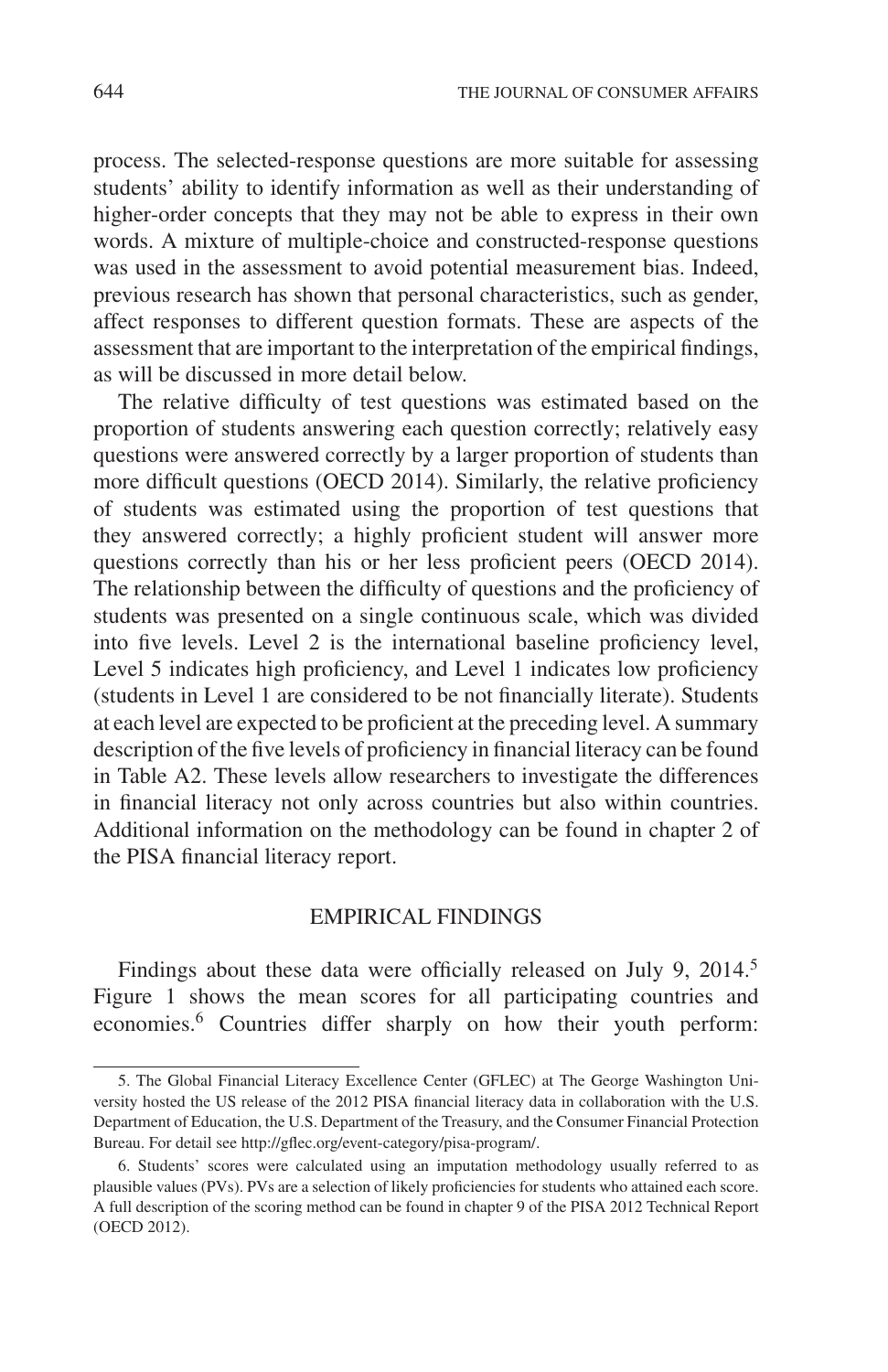

FIGURE 1

*Student Performance: Mean Financial Literacy Score by Country*

the values range from 379 points for Colombia to 603 points for Shanghai-China; the average score for the OECD countries is 500. In addition to Shanghai-China, the following countries' scores are statistically significantly higher than the OECD average: the Flemish Community (Belgium), Estonia, Australia, New Zealand, the Czech Republic, and Poland. The countries and economies whose mean scores are statistically significantly lower than the OECD average include the Russian Federation, France, Slovenia, Spain, Croatia, Israel, the Slovak Republic, Italy, and Colombia. As can already be inferred from the simple graph below, students from countries with well-developed financial markets do not always score well on financial literacy, a topic I will return to later in the article.

Looking not just at differences across countries but at proficiency scores within countries, Figure 2 shows that only about one in ten students across participating OECD countries and economies is able to perform at or above Level 5. In contrast, 15% of students score below the baseline level of performance. Thus, there is a sizable proportion of students whose knowledge is very basic and below what is required to be considered financially literate. These low performers can, at best, recognize the difference between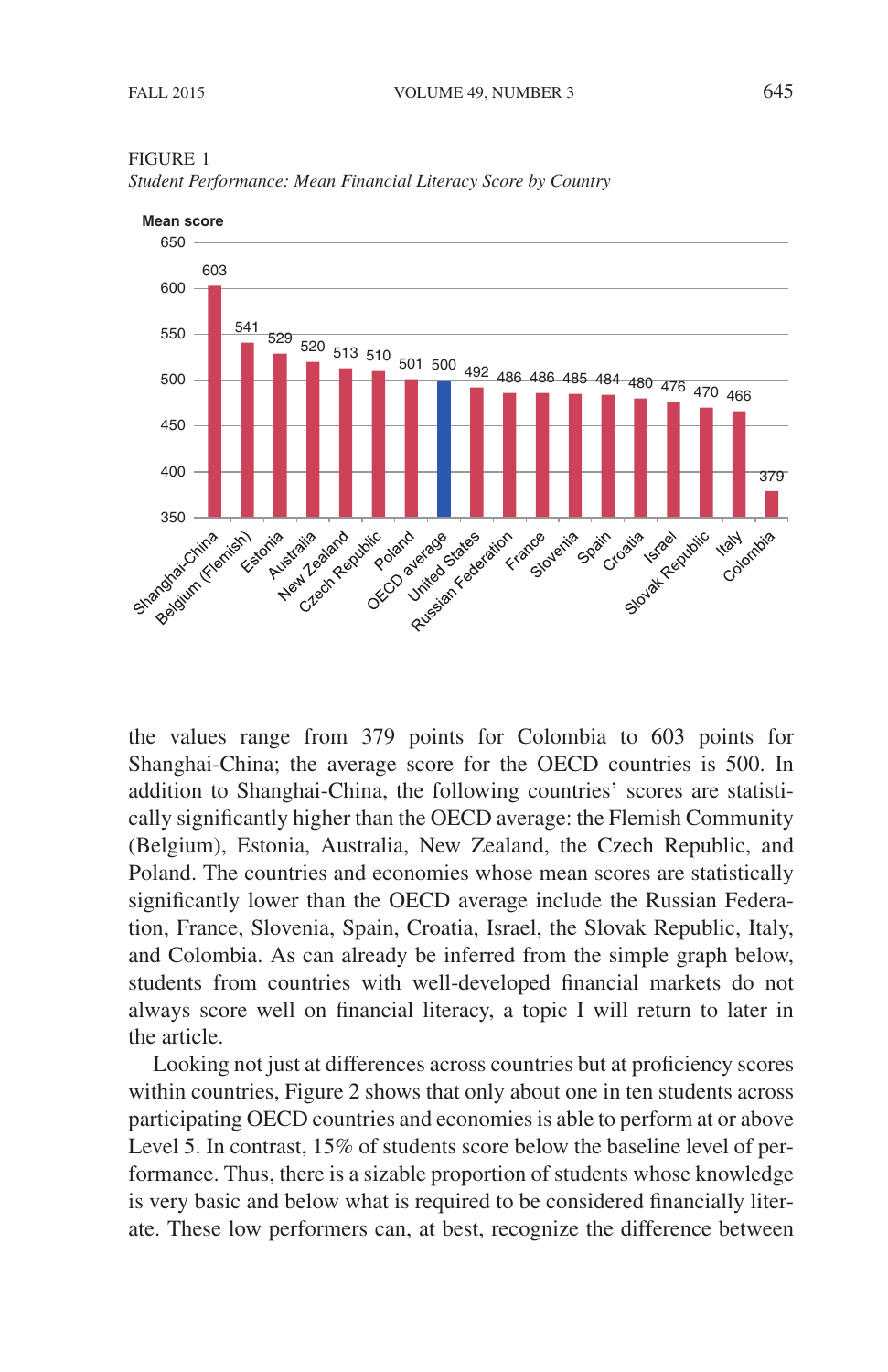

FIGURE 2

*Percentage of Students at Each Level of Proficiency in Financial Literacy*

needs and wants, make simple decisions about everyday spending, recognize the purpose of common financial documents, and apply basic numerical operations in contexts that they are likely to have encountered personally (OECD 2014).

The top- and bottom-performing countries display a high share of students in the top- and bottom-proficiency level, respectively; in Shanghai-China as many 43% of students perform at Level 5 or above. On the other hand, in Colombia, 56% of students perform at Level 1 or below. There are wide differences in the percentage of students who perform at top and bottom levels across the rest of the countries. In 11 countries, more than 15% of students perform below the baseline level (Figure 2), including the United States (18%), France (19%), and Italy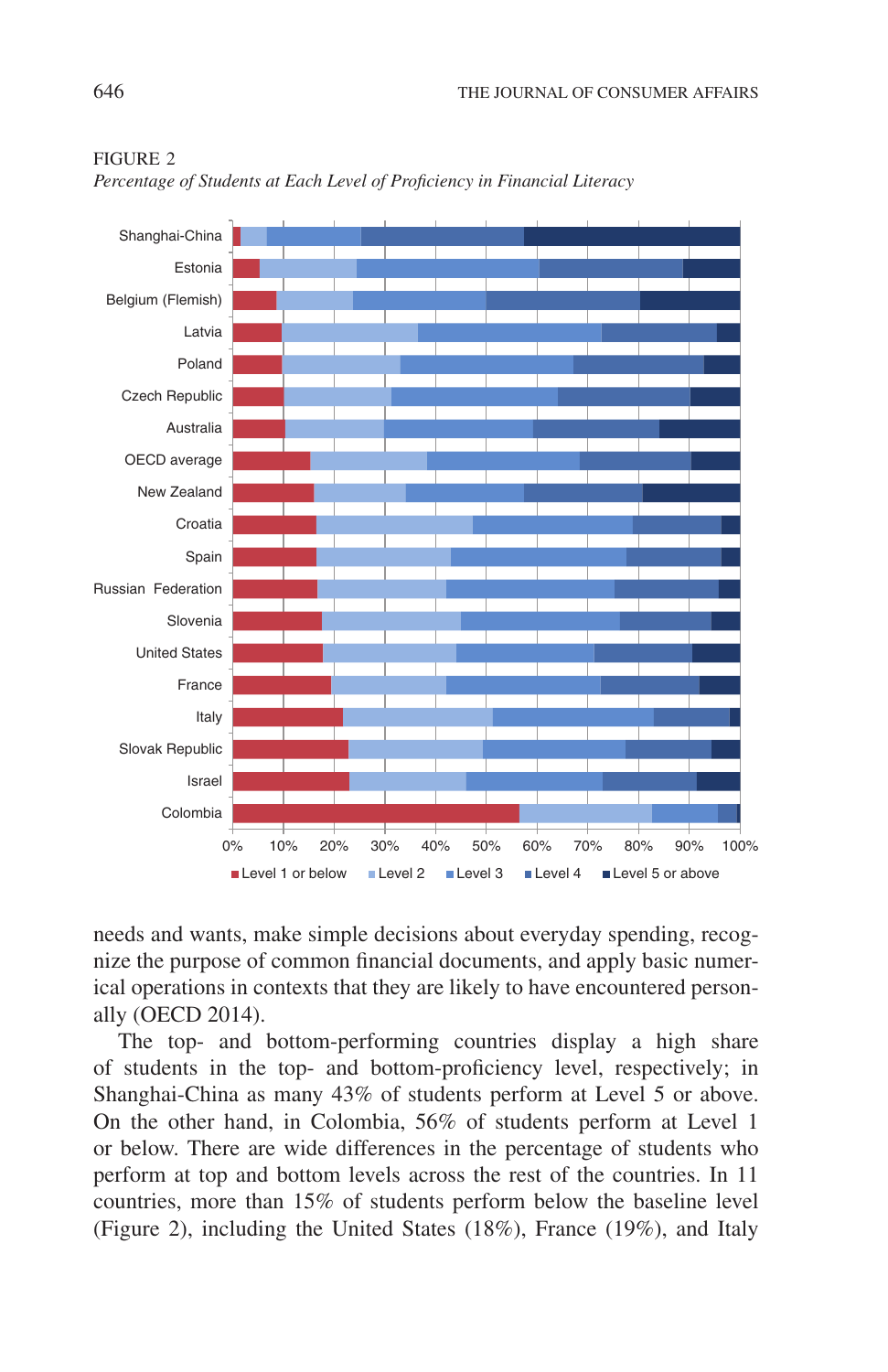*Financial Literacy and Per Capita GDP*



**Score points**

(22%). In contrast, less than 10% of students perform below the baseline in countries and economies such as the Flemish Community of Belgium (9%), Estonia (5%), and Shanghai-China (2%). These groups of students represent a potentially important target for financial education programs.

# What Explains Financial Literacy Among 15-Year-Olds? Some Insights from the Data

Analysis of the PISA data can shed light on the factors that are associated with differences in financial literacy. Below I discuss three main findings related to gross domestic product (GDP) per capita, gender differences in financial literacy, and the influence of parental background and economic status.

Living in a rich country does not appear to have a strong impact on the financial literacy scores of 15-year-olds. Figure 3 shows the relationship between per capita GDP and students' mean score on the financial literacy assessment. While higher per capita GDP is associated with higher mean scores, the scatter plot shows that some countries with lower levels of per capita GDP perform better on financial literacy measures than higher per capita income countries. For example, the mean scores of the Czech Republic, Estonia, and Poland are higher than those of France, Italy, or the United States, which all have higher per capita GDP than the former countries (OECD 2014). Overall, per capita GDP only explains 16% of the variation in the mean scores in financial literacy among the 16 participating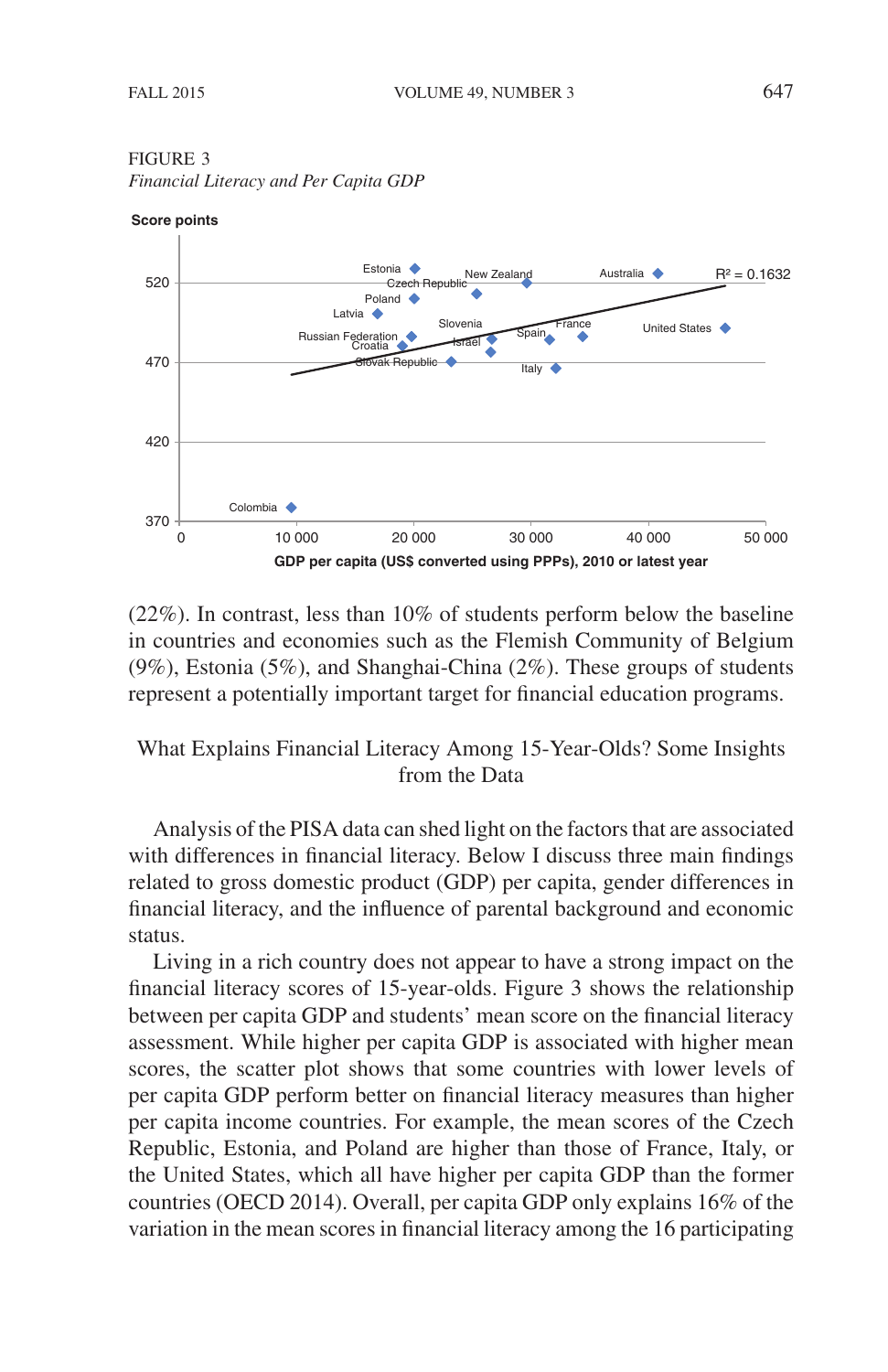countries.7 The fact that students in advanced economies do not score higher than students in less rich countries underscores the importance of having a well-functioning educational system. Students do not acquire financial knowledge simply by "breathing the air"; this knowledge has to be offered in a rigorous format in school curricula.<sup>8</sup>

In most countries and economies, there are no gender differences in the average scores in financial literacy. Italy is the sole exception, with boys performing better than girls on average. As mentioned earlier, the financial literacy assessment was designed to minimize potential gender differences in performance resulting from the format of the questions. Letting students answer in their own words (in the constructed-response questions) can minimize gender differences. Although the average scores for boys and girls are similar in most countries, girls and boys are not equally represented among high- and low-performing students. On average, across the OECD countries and economies, there are more boys than girls among the lowest performers (at or below Level 1) and among the top performers (at Level 5). Figure 4 shows that 11% of boys, compared with 8% of girls, perform at Level 5, while 15% of boys and 14% of girls perform at or below Level 1. These findings speak to the need for different initiatives to promote financial literacy among girls and boys.

Several studies have documented a strong relationship between financial literacy and socioeconomic background both among adults (Lusardi and Mitchell 2014) and young adults (Lusardi, Mitchell, and Curto 2010). Socioeconomic status is an important determinant of financial literacy even among high school students. Students of higher socioeconomic status are more likely to perform better than students of lower socioeconomic status.

A student's socioeconomic status is estimated by the PISA index of social, cultural, and economic status, which has been built to be internationally comparable. This index is based on indicators such as parents' education and occupation, the number and type of home possessions (which are used to indicate levels of family wealth), and the educational resources available at home. Students are considered socioeconomically advantaged if they are in the top quartile of the index in their country or economy and socioeconomically disadvantaged if they are in the bottom quartile.

<sup>7.</sup> The two participating economies that represent specific subsets of their respective countries, i.e., the Flemish Community of Belgium and Shanghai-China of the People's Republic of China, are not included in the regression.

<sup>8.</sup> See also my testimony before the Subcommittee on Children and Families of the US Senate Committee on Health, Education, Labor and Pension (Lusardi 2013).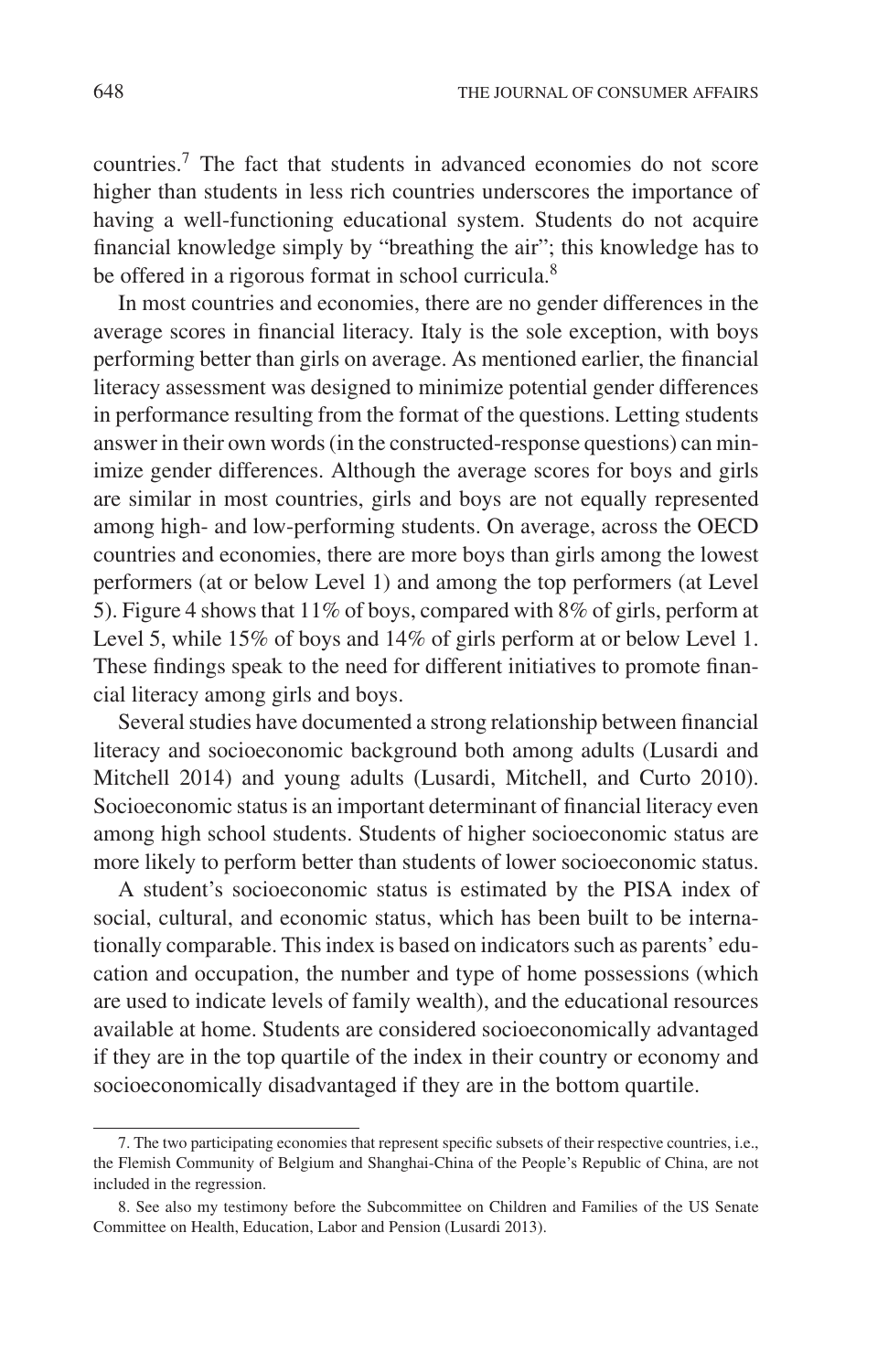

FIGURE 4

*Proficiency in Financial Literacy among Boys and Girls, OECD Countries and Economies*

Note: The graph shows countries with available data. The OECD average was based on countries and economies with available data.

There is a very strong link between financial literacy and socioeconomic status; in all countries, the students who come from higher socioeconomic statuses do better in financial literacy. The share of variation in performance explained by socioeconomic status ranges from about 7% in Estonia to about 19% in New Zealand (Figure 5). Given the importance of this topic, the OECD, in collaboration with the Global Financial Literacy Excellence Center (GFLEC), organized a conference around this theme a few months after the PISA data were released.<sup>9</sup>

The first wave of results from the PISA financial literacy assessment is important as a benchmark for future data and to identify methods that are most suitable for developing students' financial literacy in different countries. A second financial literacy assessment is scheduled for 2015, and 17 countries and economies<sup>10</sup> plan on participating (OECD 2014). Nine of

Source: OECD (2014).

<sup>9.</sup> See the program at www.oecd.org/finance/financial-education/oecd-infegflecsymposiumfinancialliteracy.htm.

<sup>10.</sup> These countries and economies plan on participating: Australia, the Flemish Community of Belgium, Brazil, Canada, Chile, Italy, Lithuania, the Netherlands, New Zealand, the People's Republic of China, Peru, Poland, the Russian Federation, the Slovak Republic, Spain, the United Kingdom, and the United States.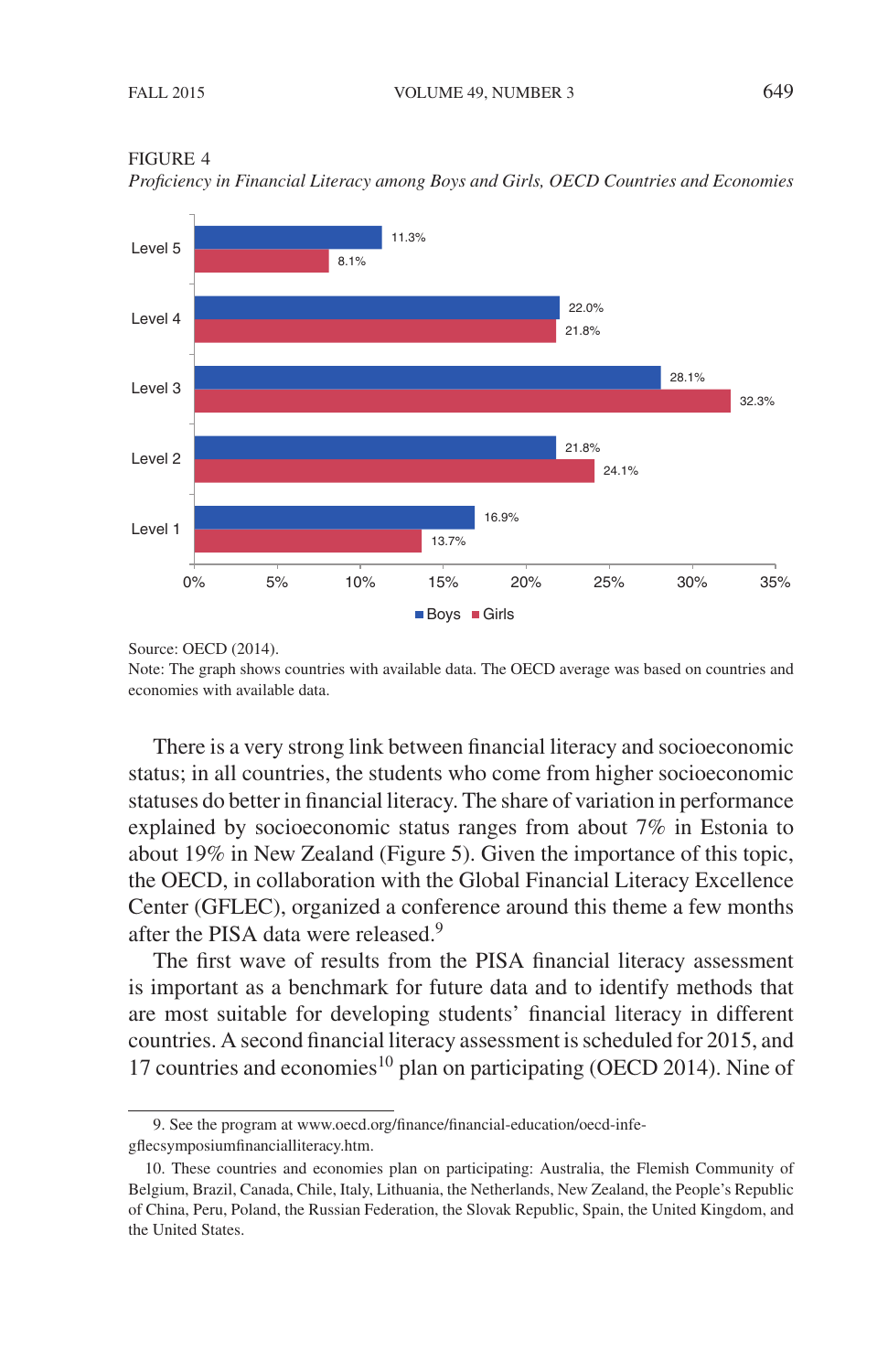

#### FIGURE 5

*Percentage of the Variation in Students' Performance Explained by Socioeconomic Status*

these participated in the 2012 assessment, and their continued participation will allow for comparisons in financial literacy level of students over time. This will be particularly useful in assessing the effectiveness of new programs aimed at developing students' financial knowledge and behavior.

The OECD results from the 2012 PISA financial literacy assessment provide an overview of financial literacy levels and their relationship with various characteristics of the students, schools, and countries that participated in the assessment. However, further analyses can offer more insights into the determinants of financial literacy. For example, Hospido, Villanueva, and Zamarro (2015) have used PISA data to study the effect of financial literacy training in secondary education in Spain. Bottazzi and Lusardi (2015) used PISA data to study gender differences in financial literacy in Italy. Christelis, Georgarakos, and Lusardi (2015) assessed the exposure to financial products and its effect on financial literacy. Their preliminary findings show that bank account ownership has a positive effect on the financial literacy of 15-year-olds.

# USING PISA DATA TO INFORM EDUCATION REFORMS AND **POLICY**

The PISA data have had a great impact on education policy in its core domains of mathematics, reading, and science. For example, Switzerland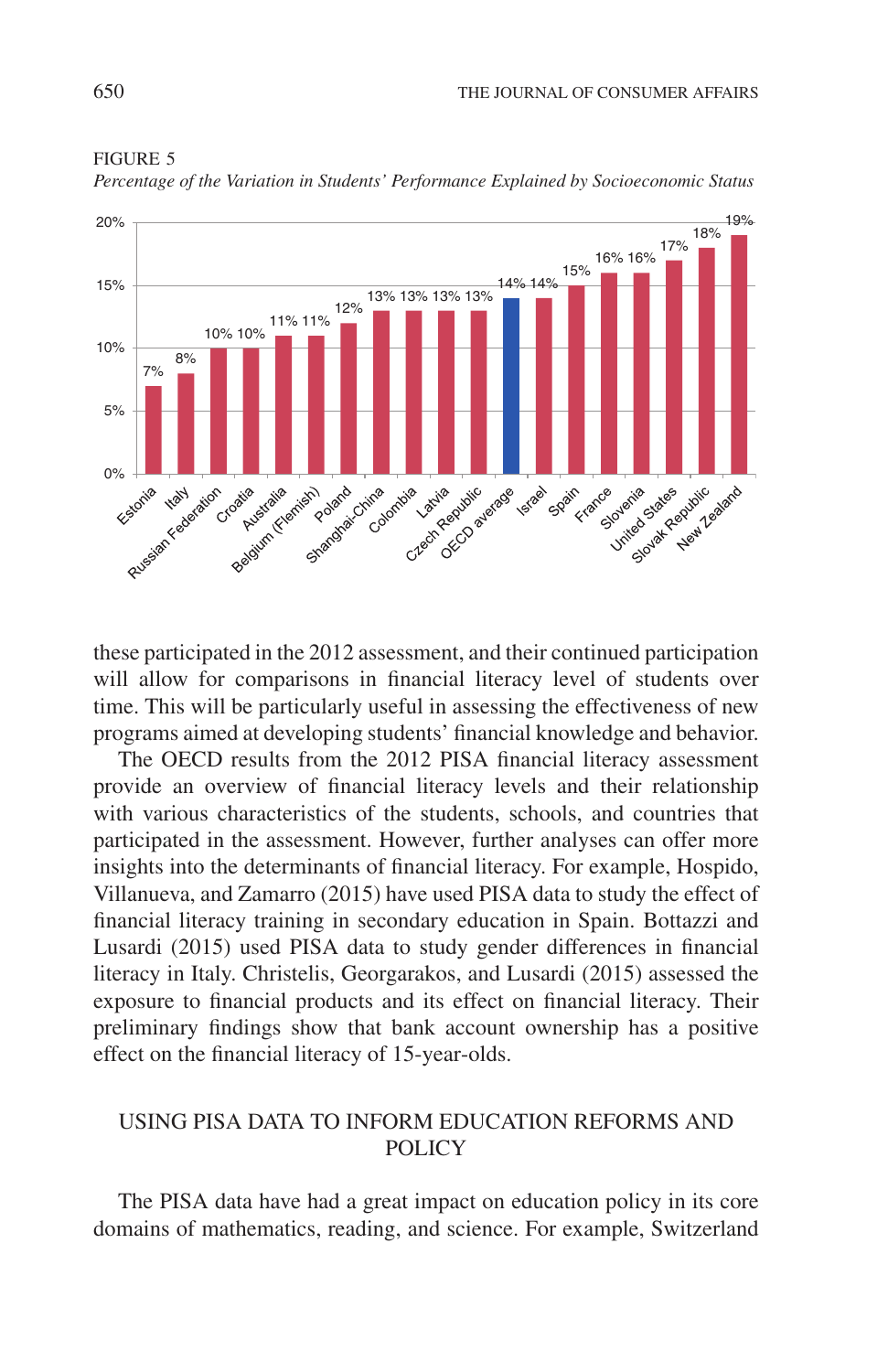and Germany initiated significant education policy reforms after the release of the first round of PISA results in mathematics, reading, and science (Bieber 2010; Niemann 2010). Both countries were faced with lower-than-expected results in student performance. In Germany the findings from PISA 2000 generated an intense policy debate (Breakspear 2012). The resulting reforms included generating national standards and establishing further support for disadvantaged students, especially those from immigrant backgrounds (Ertl 2006).

Similarly, Mexico launched a reform known as the "Alliance for Educational Quality" in response to its poor performance in mathematics, reading, and science in the 2006 PISA (Figazzolo 2009). In the United States and France, education reforms designed to increase efficiency and competitiveness were justified by PISA data (Figazzolo 2009). PISA results have also been used in Germany, Ireland, and Australia to make the case for more testing and evaluation (Figazzolo 2009).

There has been a growing awareness of the importance of financial literacy in recent years, and many governments have become concerned with the levels of financial literacy of their population. Many have also recognized that financial literacy is especially important among the young, as this group faces increasingly more responsibility in making financial decisions. Interestingly, New Zealand and the Czech Republic, two countries that did much better on the financial literacy assessment than on the mathematics and reading assessments, are among the countries where a national strategy for financial literacy has been implemented (The Economist 2014).

A very important predictor of financial literacy is socioeconomic status. Large disparities in performance highlight the importance of providing all students with equal access to resources and opportunities that can improve their financial literacy. Gaps in financial literacy determined by socioeconomic status and family wealth can persist as these students become adults and into subsequent generations. Researchers have shown that financial literacy can play an important role in explaining wealth inequality. For example, in the United States, financial literacy alone can account for more than 40% of wealth inequality (Lusardi, Michaud, and Mitchell 2013). Empirically, financial literacy has been linked to many financial decisions affecting assets, debt, and net wealth holdings (Lusardi and Mitchell 2014). These findings indicate that disparities in financial knowledge early in life can act as a multiplier of economic inequality among older adults. The levels of and differences in financial knowledge among the young can have important consequences later in life. Thus, policy interventions could specifically target disadvantaged students, such as girls and students of low socioeconomic status.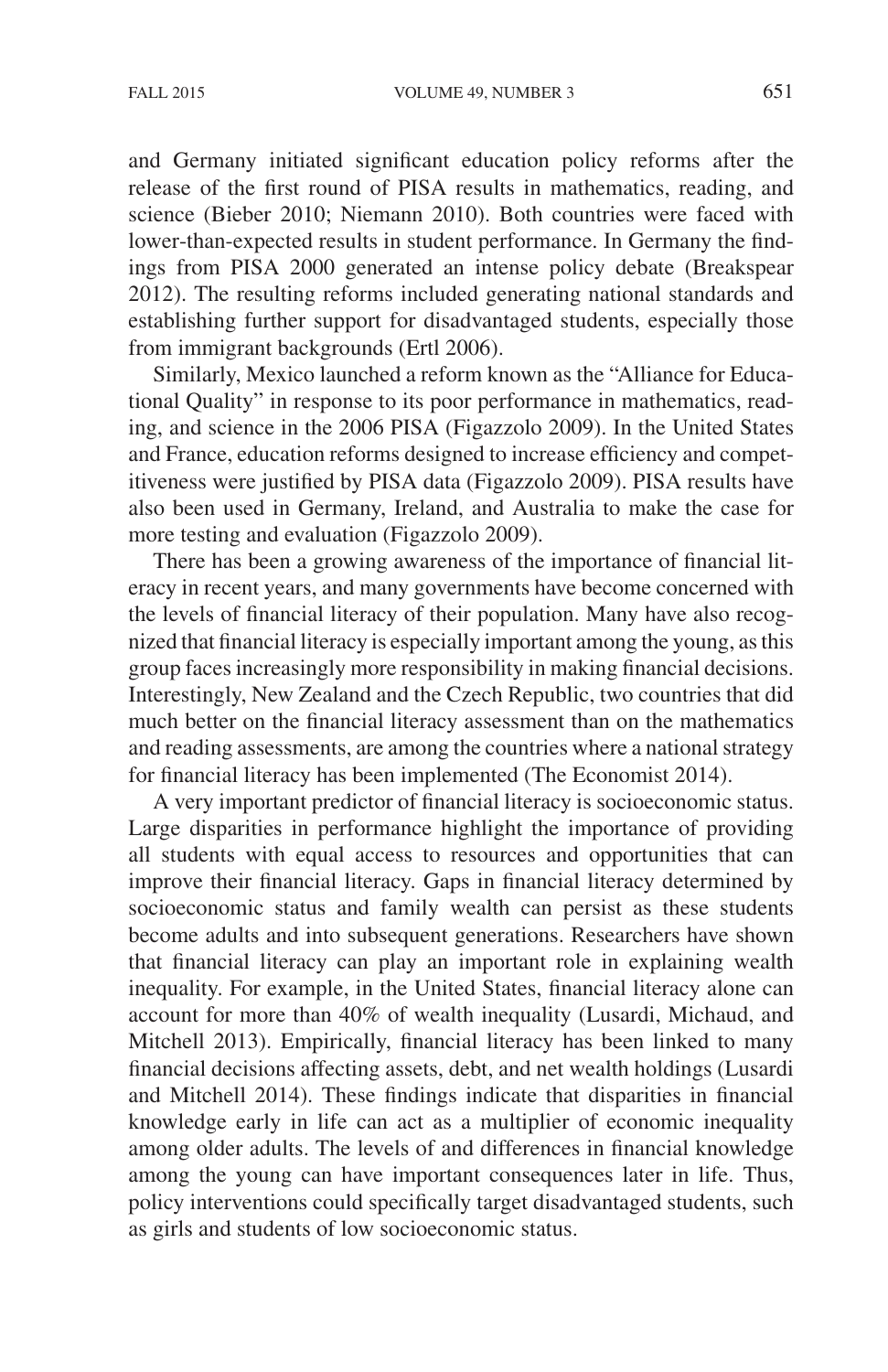Countries such as the United Kingdom have passed laws to mandate financial literacy in high school. Schools provide an ideal venue for financial education programs and have the potential to become one of the pillars of a well-functioning retirement system. Financial education programs in school are not only scalable, but all demographic groups can benefit from them. In the United States, a number of states have mandated that personal finance classes be taught in high school curricula. That education matters; research shows that when young people are exposed to rigorous financial education programs, they have higher credit scores and lower delinquency rates on their loans (Brown et al. 2014). This study confirms earlier findings by Tennyson and Nguyen (2001), who used Jump\$tart data and looked closely at state education requirements for personal finance education. They concluded that when students were mandated to take a financial education course, they performed much better than students in states with no personal finance mandates.

# High School Financial Education Is a Lever That Can Improve Retirement Security

This lecture started by noting how the pension system has changed and, not only in the United States, but in many countries around the world. The findings from the PISA financial literacy assessment have implications for retirement security as well. Major changes to pension systems and rising life expectancy in most advanced countries mean that financial security after retirement can be more difficult to achieve. In tandem, the shift from defined benefit to defined contribution pension systems transfers the responsibility of retirement saving onto individuals, even though few people have the skills required to make savvy financial decisions. For a defined contribution system to be sustainable, participants have to start contributing to retirement accounts as soon as they start working. Research shows that those who have low financial literacy are less likely to contribute to a retirement account, plan for retirement, and invest in high-return assets (Lusardi and Mitchell 2014). The very low level of financial literacy among the young presents a challenge for the working of a system that relies on personal responsibility and the saving and investment decisions of individuals.

Gender differences among 15-year-old students are likely to persist throughout adulthood. Although the OECD report indicates that gender differences in financial literacy are not significant for most countries, our research finds that significant gender differences do exist in all countries, once factors such as socioeconomic status, age, and other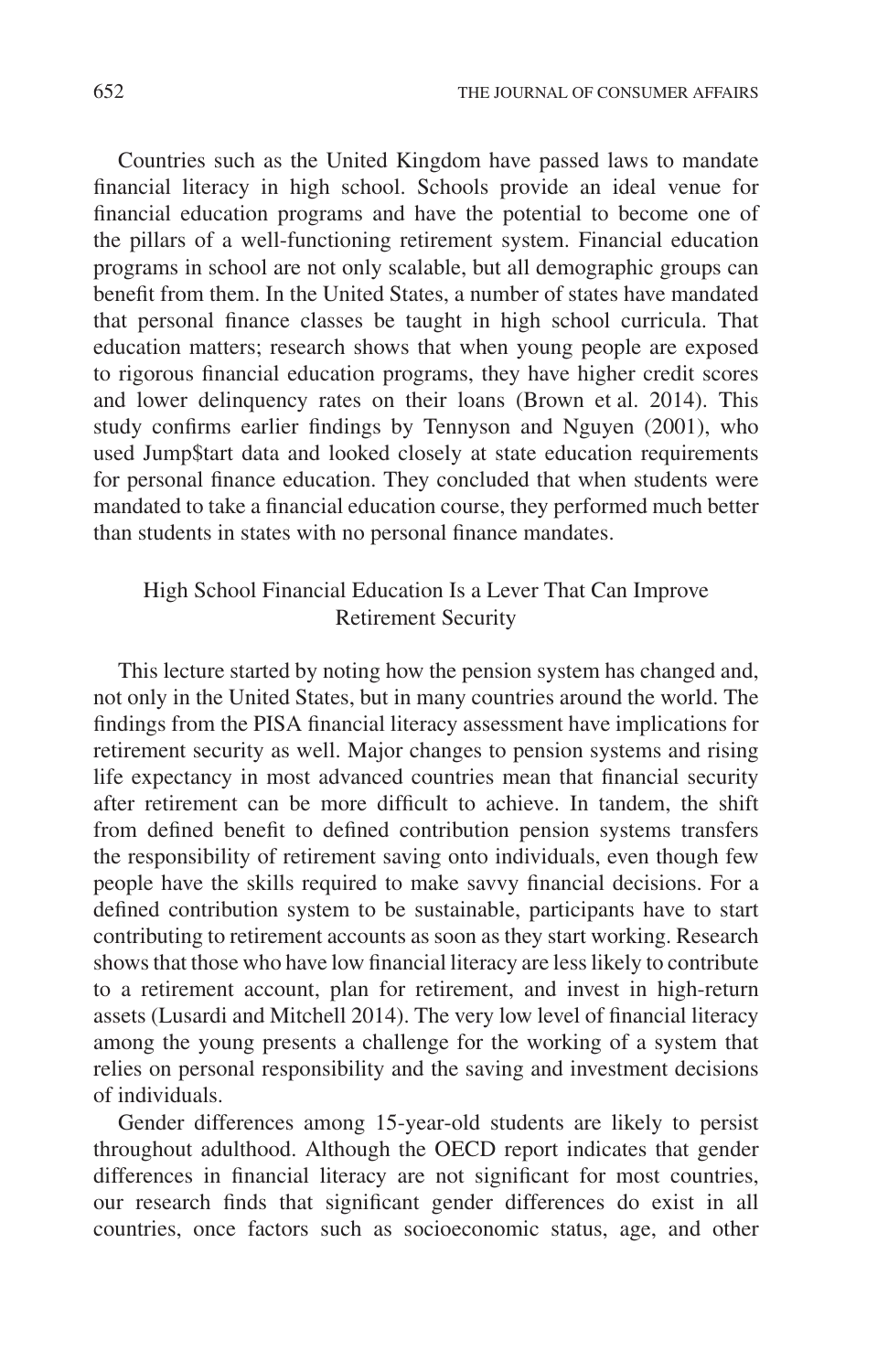variables are accounted for. Gender differences in financial knowledge have also been observed among adults in a number of countries (Lusardi and Mitchell 2014). Women tend to live longer than men and earn less than men over their lifetime, which means that financial decisions are particularly important for them when it comes to securing long-term financial well-being (OECD 2013). The PISA financial literacy assessment results can help inform programs and policies related to retirement security.

### **CONCLUSION**

Financial literacy has become a skill that is essential to living and thriving in the modern economy. The financial choices that younger generations face are far more challenging than those faced by past generations. For example, financial services and products have become more complex and more widely accessible due to globalization and digital technologies. Individuals today must take on greater responsibility for their financial decisions, such as investing in additional education, saving for a child's education, or planning for retirement. Over the course of their adulthood, today's youth will bear more financial risks due to increased life expectancy, a decrease in welfare and occupational benefits, and uncertain economic and job prospects. In addition, 15-year-old students face immediate financial decisions; most are already consumers of financial services, such as bank accounts with access to online payment facilities. It is important for young people nearing adulthood to be financially literate in order to face complex financial decisions that could affect the rest of their lives.

Large proportions of students—in countries and economies at all levels of economic and financial development—demonstrate only very basic financial literacy skills. More than 15% of students in the participating OECD countries and economies perform below the baseline level of proficiency. These students can complete only the simplest financial tasks, such as recognizing the difference between needs and wants or comparing the value of goods based on a comparison of their price per unit (OECD 2014). An improvement in financial literacy for these low-performing students is necessary to ensure their full participation in economic life.

I want to end this lecture with a statement I usually make at the end of all of my presentations and which is very much in line with what the PISA data are about: "*just as it was not possible to contribute to and thrive in an industrialized society without basic literacy—the ability to read and*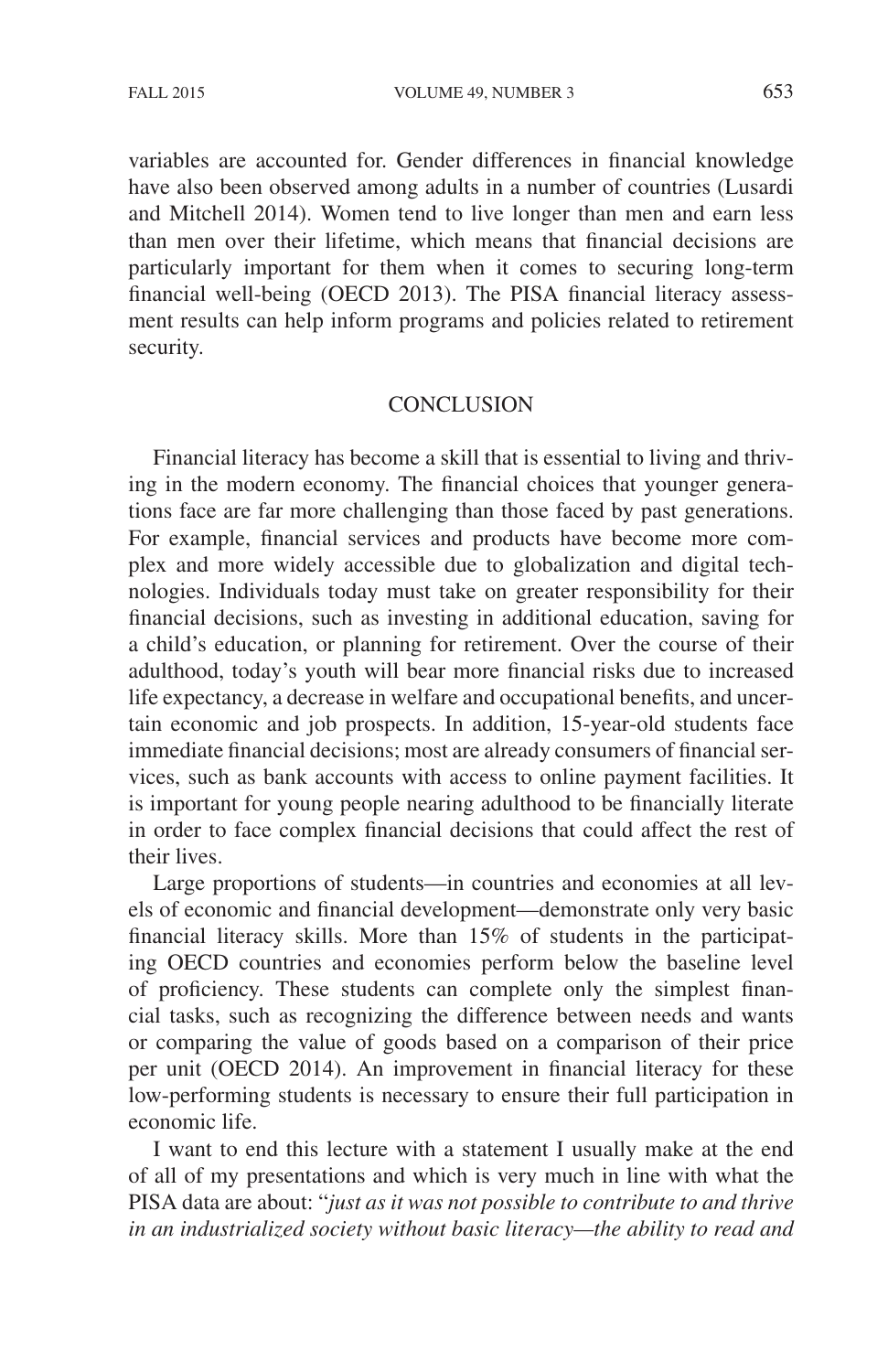rates, inflation, and credit scores

*write—so it is not possible to successfully navigate today's world without being financially literate. Financial literacy truly is an essential skill for the 21st century.*"

# APPENDIX 1

# TABLE A1

*Description and Typical Tasks for the Categories of Each Assessment Dimension*

| <b>Content Category</b>                                                                                                                                                                                                                                                                                                                                                                                                                                                                               | Typical Tasks within this Category Include                                                                                                                                                                                                                                                                      |
|-------------------------------------------------------------------------------------------------------------------------------------------------------------------------------------------------------------------------------------------------------------------------------------------------------------------------------------------------------------------------------------------------------------------------------------------------------------------------------------------------------|-----------------------------------------------------------------------------------------------------------------------------------------------------------------------------------------------------------------------------------------------------------------------------------------------------------------|
| Money and transactions: Includes the awareness of<br>the different forms and purposes of money and<br>handling simple monetary transactions such as<br>everyday payments, spending, value for money,<br>bank cards, checks, bank accounts, and<br>currencies.                                                                                                                                                                                                                                         | Asking students to show that they:<br>recognize bank notes and coins<br>can identify different ways to pay for<br>items, in person or via the Internet<br>can check transactions listed on a<br>$\bullet$<br>bank statement                                                                                     |
| Planning and managing finances: Includes planning<br>and managing of income and wealth over both the<br>short term and long term, and in particular the<br>knowledge and ability to monitor income and<br>expenses, as well as to make use of income and<br>other available resources to enhance financial<br>well-being.                                                                                                                                                                             | Asking students to show that they:<br>understand what government taxes<br>and benefits are<br>can draw up a budget to plan regular<br>spending and saving<br>understand the impact of compound<br>interest on savings                                                                                           |
| <i>Risk and reward:</i> Incorporates the ability to identify<br>ways of managing, balancing, and covering risks<br>(including through insurance and saving products)<br>and an understanding of the potential for financial<br>gains or losses across a range of financial contexts<br>and products, such as a credit agreement with a<br>variable interest rate and investment products                                                                                                              | Asking for an examination of the potential<br>risks or rewards associated with:<br>various types of investment and sav-<br>ings vehicles<br>various forms of credit<br>market volatility<br>$\bullet$<br>diversification<br>$\bullet$                                                                           |
| Financial landscape: Relates to the character and<br>features of the financial world. It covers knowing<br>the rights and responsibilities of consumers in the<br>financial marketplace and within the general<br>financial environment, and the main implications<br>of financial contracts. It also incorporates an<br>understanding of the consequences of change in<br>economic conditions and public policies, such as<br>changes in interest rates, inflation, taxation, or<br>welfare benefits | Assessing whether students:<br>understand that buyers and sellers<br>have rights and responsibilities<br>can identify which providers are<br>trustworthy<br>are aware of the economic climate<br>understand how the ability to build<br>wealth or access credit depends on<br>economic factors such as interest |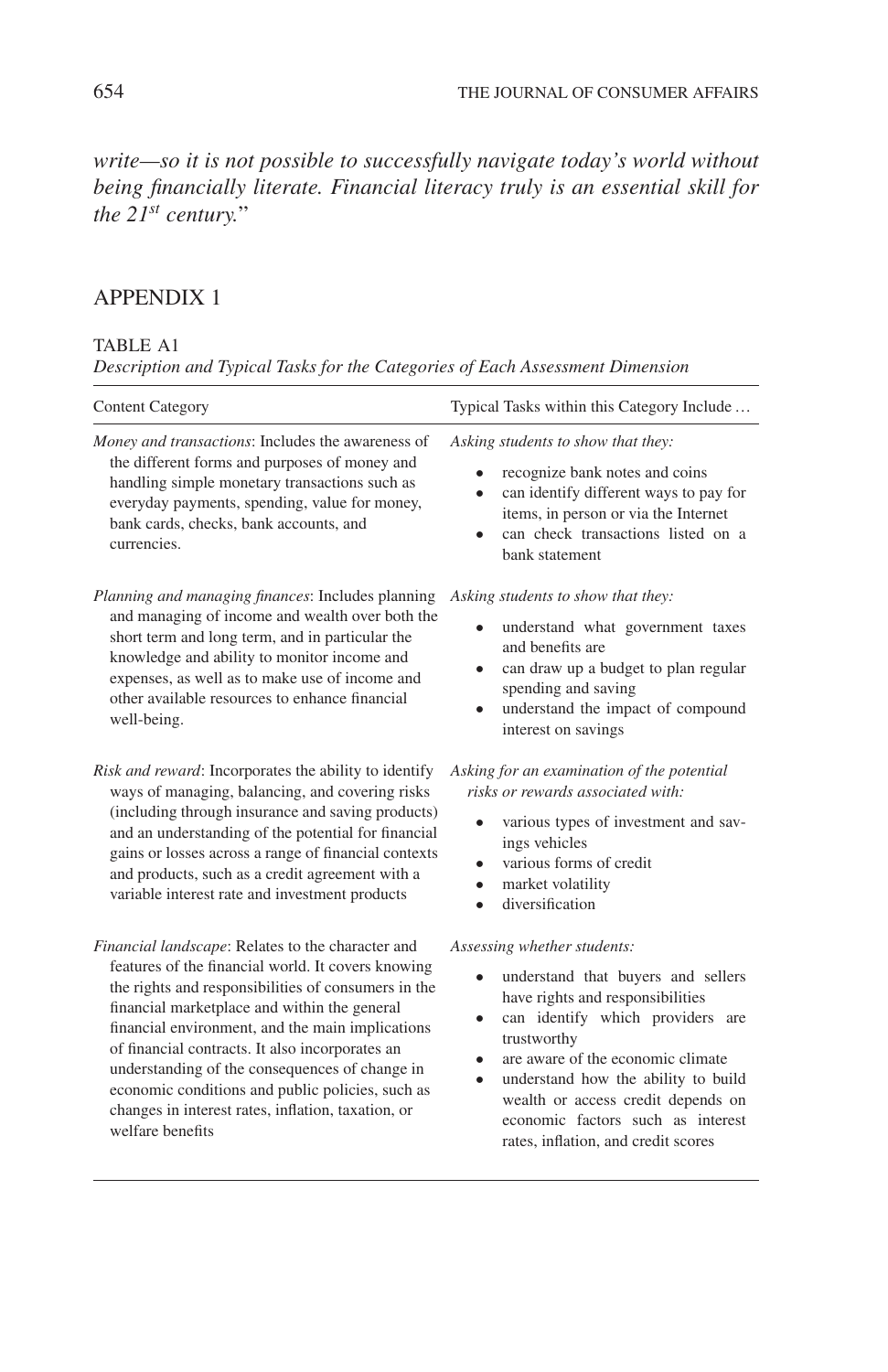# TABLE A1 *Continued*

| Processes Category                                                                                                                                                                                                                                                                                                                                    | Typical Tasks within This Category Include                                                                                                                                                                                    |  |  |
|-------------------------------------------------------------------------------------------------------------------------------------------------------------------------------------------------------------------------------------------------------------------------------------------------------------------------------------------------------|-------------------------------------------------------------------------------------------------------------------------------------------------------------------------------------------------------------------------------|--|--|
| Identify financial information: Applicable when                                                                                                                                                                                                                                                                                                       | Asking students to show that they:                                                                                                                                                                                            |  |  |
| the individual searches and accesses sources<br>of financial information and identifies or<br>recognizes their relevance.                                                                                                                                                                                                                             | can identify the features of a purchase<br>$\bullet$<br>invoice<br>can locate information in a legal contract<br>$\bullet$<br>can recognize financial terminology, e.g.,<br>inflation                                         |  |  |
| Analyze information in a financial context:                                                                                                                                                                                                                                                                                                           | Asking students to show that they:                                                                                                                                                                                            |  |  |
| Covers a wide range of cognitive activities<br>undertaken in financial contexts, including<br>interpreting, comparing and contrasting,<br>synthesizing, and extrapolating from<br>information that is provided.                                                                                                                                       | can compare the terms offered by differ-<br>ent mobile phone contracts<br>can work out whether an advertisement<br>$\bullet$<br>for a loan is likely to include unstated<br>conditions                                        |  |  |
| Evaluate financial issues: Focuses on                                                                                                                                                                                                                                                                                                                 | Asking students to show that they:                                                                                                                                                                                            |  |  |
| recognizing or constructing financial<br>justifications and explanations, drawing on<br>financial knowledge and understanding<br>applied in specified contexts. It also involves<br>cognitive activities, such as explaining,<br>assessing, and generalizing.                                                                                         | can identify the relative financial mer-<br>its of making a purchase or deferring it,<br>given specified financial circumstances                                                                                              |  |  |
| Apply financial knowledge and understanding:                                                                                                                                                                                                                                                                                                          | Asking students to show that they:                                                                                                                                                                                            |  |  |
| Focuses on taking effective action in a<br>financial setting by using knowledge of<br>financial products and contexts and<br>understanding of financial concepts.                                                                                                                                                                                     | can work out whether purchasing power<br>will decline or increase over time when<br>prices are changing at a given rate                                                                                                       |  |  |
| <b>Contexts Category</b>                                                                                                                                                                                                                                                                                                                              | Typical Tasks within This Category<br>Include                                                                                                                                                                                 |  |  |
| Education and work: This category is important to                                                                                                                                                                                                                                                                                                     | Scenarios that involve:                                                                                                                                                                                                       |  |  |
| 15-year-old students. While many students will<br>continue in education or training at<br>postcompulsory education, some of them may<br>soon move into the labor market or may already<br>be engaged in casual employment outside of<br>school hours.                                                                                                 | understanding payslips<br>planning to save for tertiary study<br>$\bullet$<br>investigating the benefits and risks of<br>$\bullet$<br>taking out a student loan<br>participating in workplace savings<br>$\bullet$<br>schemes |  |  |
| Home and family: Includes financial issues relating                                                                                                                                                                                                                                                                                                   | Scenarios that involve:                                                                                                                                                                                                       |  |  |
| to the costs involved in running a household. It is<br>most likely that 15-year-old students will be<br>living with family, but this context category also<br>encompasses households that are not based on<br>family relationships, such as the kind of shared<br>accommodation that young people often use<br>shortly after leaving the family home. | buying household items or family<br>groceries<br>keeping records of family spending<br>making decisions about budgeting<br>and prioritizing spending                                                                          |  |  |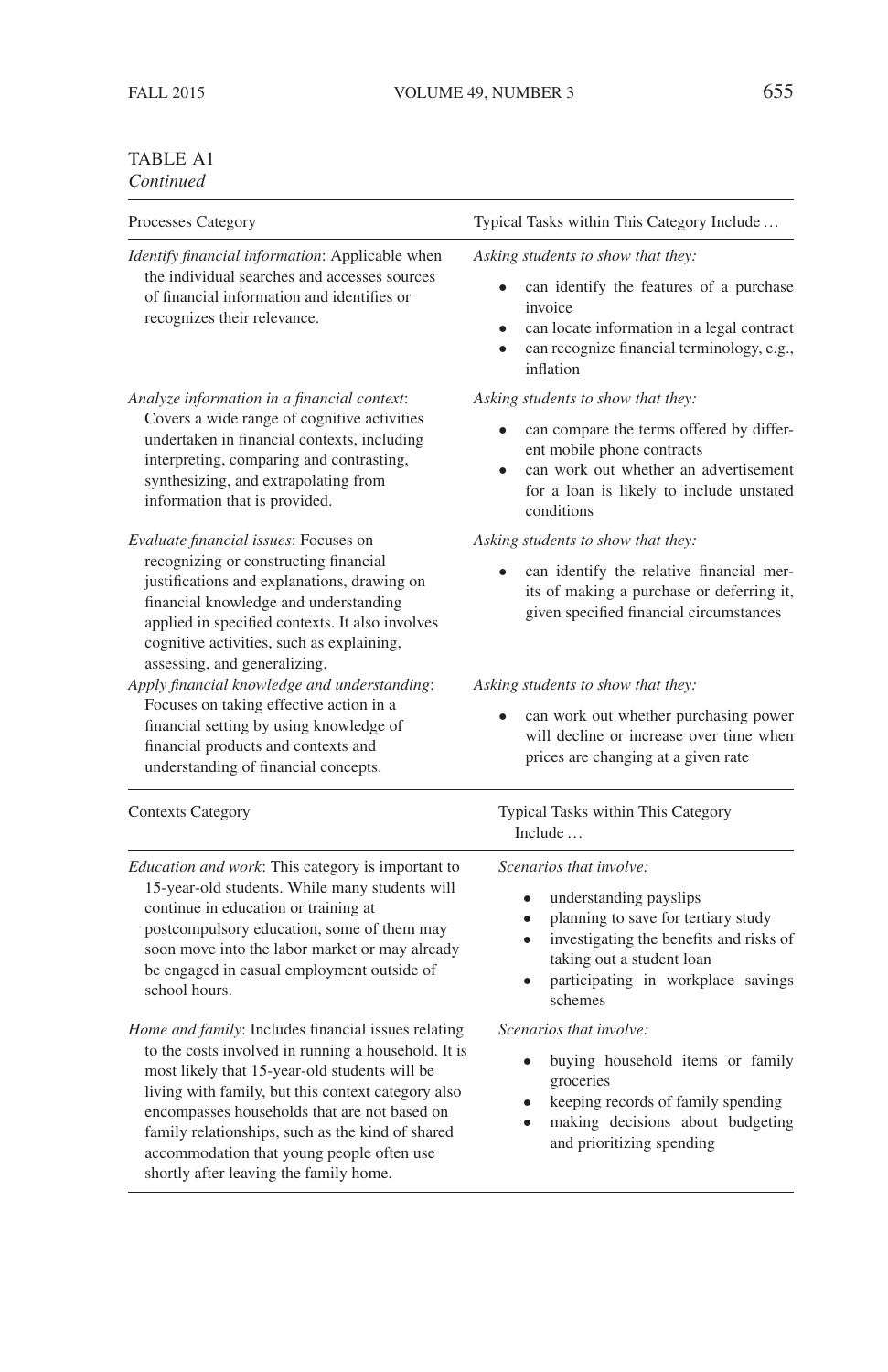# TABLE A1 *Continued*

| <b>Contexts Category</b>                                                                                                                                                                                                                                                                                                                                                                                                                                                            | Typical Tasks within This Category Include                                                                                                                                                                                              |
|-------------------------------------------------------------------------------------------------------------------------------------------------------------------------------------------------------------------------------------------------------------------------------------------------------------------------------------------------------------------------------------------------------------------------------------------------------------------------------------|-----------------------------------------------------------------------------------------------------------------------------------------------------------------------------------------------------------------------------------------|
| <i>Individual:</i> Important within personal<br>finance and especially for students, as<br>most of their financial decisions, including<br>using products such as mobile phones or<br>laptops, are related to themselves and<br>made for their personal benefit, and as<br>many risks and responsibilities must also<br>be borne by individuals. It includes<br>choosing personal products and services<br>as well as contractual issues, such as                                   | Scenarios that involve:<br>choosing products and services such as<br>clothing, toiletries, or haircuts<br>buying consumer goods such as elec-<br>٠<br>tronic or sports equipment<br>opening a bank account                              |
| getting a loan.<br><i>Societal:</i> The core of the financial literacy<br>domain is focused on personal finances,<br>but this context category recognizes that<br>individuals' financial decisions and<br>behaviors can influence and be influenced<br>by the rest of society. It includes matters<br>such as being informed and understanding<br>the rights and responsibilities of financial<br>consumers and understanding the purpose<br>of taxes and local government charges. | Scenarios that involve:<br>being informed about consumer rights<br>and responsibilities<br>understanding the purpose of taxes<br>٠<br>being aware of business interests<br>taking into account the role of consumer<br>purchasing power |

Source: OECD (2014).

TABLE A2 *Summary Description of the Five Levels of Proficiency in Financial Literacy*

| Level | Score Range                    | What Students Can Typically Do                                                                                                                                                                                                                                                                                                                                                                                                                                                                                          |
|-------|--------------------------------|-------------------------------------------------------------------------------------------------------------------------------------------------------------------------------------------------------------------------------------------------------------------------------------------------------------------------------------------------------------------------------------------------------------------------------------------------------------------------------------------------------------------------|
|       | 326 to less than<br>400 points | Students can identify common financial products and terms<br>and interpret information relating to basic financial<br>concepts. They can recognize the difference between<br>needs and wants and can make simple decisions on<br>everyday spending. They can recognize the purpose of<br>everyday financial documents such as an invoice and<br>apply single and basic numerical operations (addition,<br>subtraction, or multiplication) in financial contexts that<br>they are likely to have experienced personally. |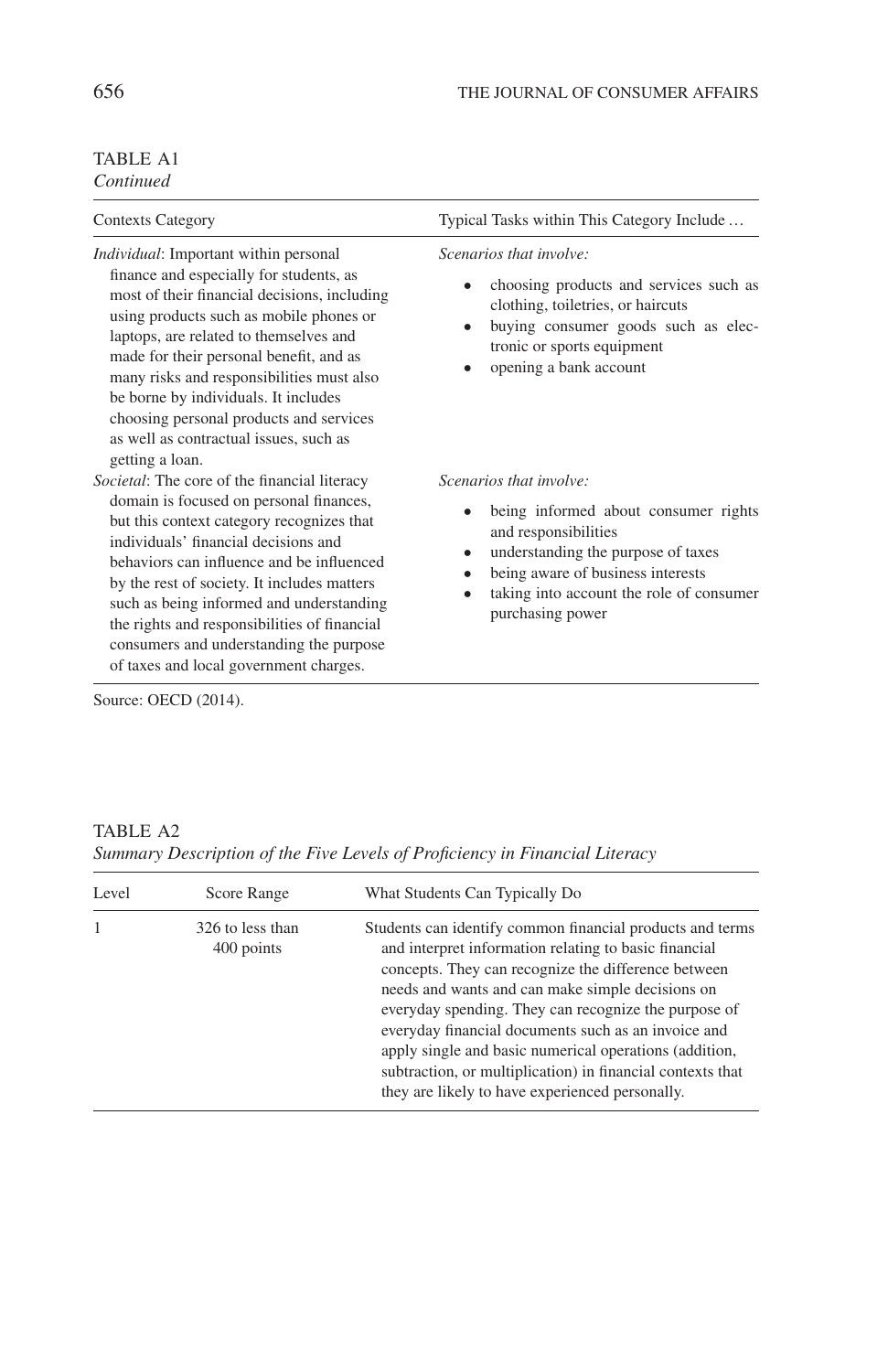## TABLE A2 *Continued*

| Level          | Score Range                              | What Students Can Typically Do                                                                                                                                                                                                                                                                                                                                                                                                                                                                                                                                                                                                                                                                     |
|----------------|------------------------------------------|----------------------------------------------------------------------------------------------------------------------------------------------------------------------------------------------------------------------------------------------------------------------------------------------------------------------------------------------------------------------------------------------------------------------------------------------------------------------------------------------------------------------------------------------------------------------------------------------------------------------------------------------------------------------------------------------------|
| 2 Baseline     | 400 to less<br>than $475$<br>points      | Students begin to apply their knowledge of common<br>financial products and commonly used financial terms<br>and concepts. They can use given information to make<br>financial decisions in contexts that are immediately<br>relevant to them. They can recognize the value of a<br>simple budget and can interpret prominent features of<br>everyday financial documents. They can apply single<br>basic numerical operations, including division, to answer<br>financial questions. They show an understanding of the<br>relationships between different financial elements, such<br>as the amount of use and the costs incurred.                                                                |
| 3              | 475 to less<br>than $550$<br>points      | Students can apply their understanding of commonly used<br>financial concepts, terms, and products to situations that<br>are relevant to them. They begin to consider the<br>consequences of financial decisions and they can make<br>simple financial plans in familiar contexts. They can<br>make straightforward interpretations of a range of<br>financial documents and can apply a range of basic<br>numerical operations, including calculating percentages.<br>They can choose the numerical operations needed to<br>solve routine problems in relatively common financial<br>literacy contexts, such as budget calculations.                                                              |
| $\overline{4}$ | 550 to 625<br>points                     | Students can apply their understanding of less common<br>financial concepts and terms to contexts that will be<br>relevant to them as they move toward adulthood, such as<br>bank account management and compound interest in<br>saving products. They can interpret and evaluate a range<br>of detailed financial documents, such as bank statements,<br>and explain the functions of less commonly used<br>financial products. They can make financial decisions<br>taking into account longer-term consequences, such as<br>understanding the overall cost implication of paying back<br>a loan over a longer period, and they can solve routine<br>problems in less common financial contexts. |
| 5              | equal to or<br>higher than<br>625 points | Students can apply their understanding of a wide range of<br>financial terms and concepts to contexts that may only<br>become relevant to their lives in the long term. They can<br>analyze complex financial products and can take into<br>account features of financial documents that are<br>significant but unstated or not immediately evident, such<br>as transaction costs. They can work with a high level of<br>accuracy and solve nonroutine financial problems, and<br>they can describe the potential outcomes of financial<br>decisions, showing an understanding of the wider<br>financial landscape, such as income tax.                                                            |

Source: OECD (2014).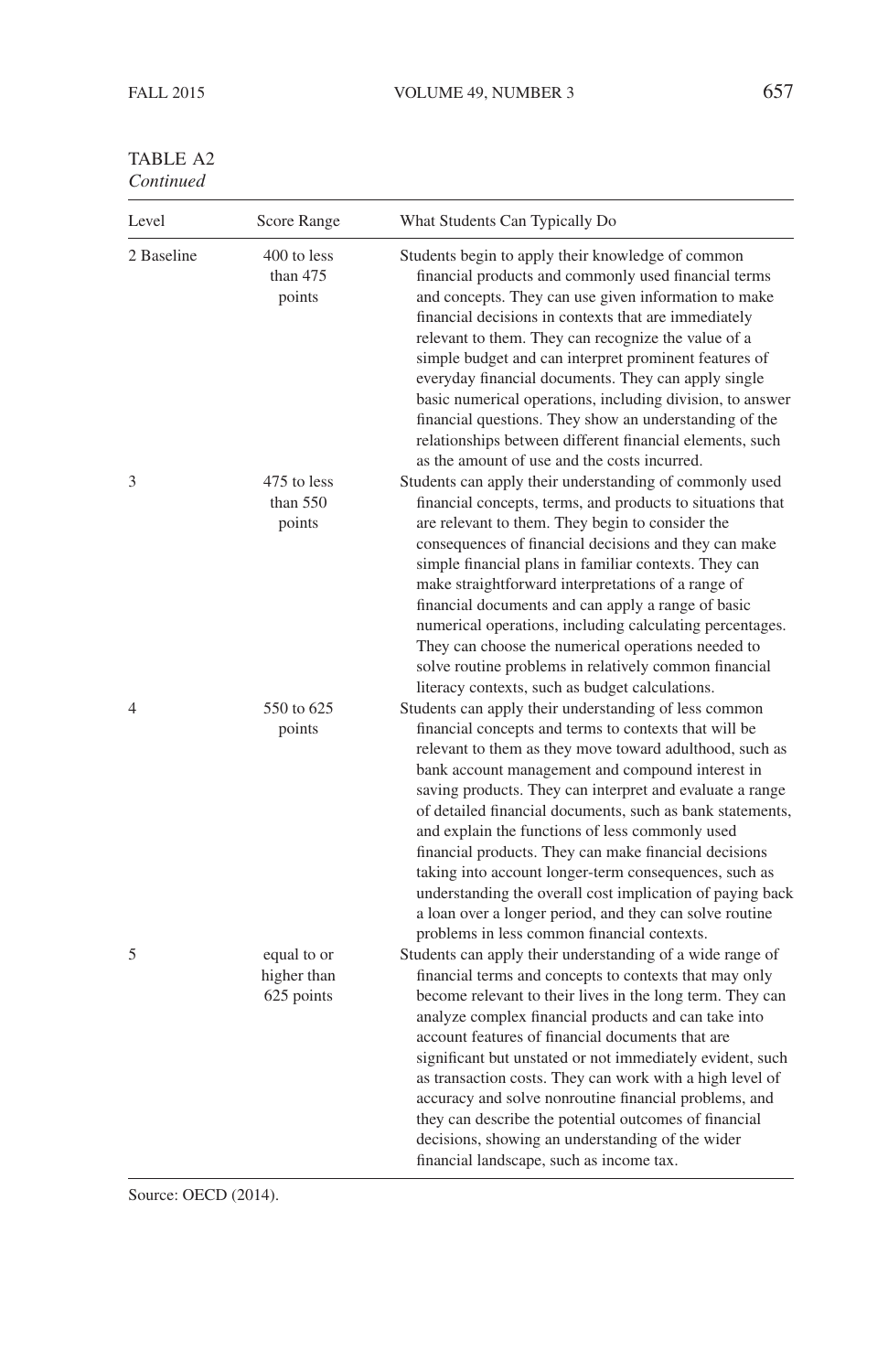# SUPPORTING INFORMATION

Additional supporting information may be found in the online version of this article:

Appendix S1: Sample Questions

# **REFERENCES**

- Bieber, Tonia. 2010. Playing the Multilevel Game in Education—The PISA Study and the Bologna Process Triggering Swiss Harmonization. In *Transformation of Education Policy*, edited by K. Martens, N. Alexander Kenneth, M. Windzio, and A. Weymann. Palgrave: Basingstoke.
- Bottazzi, Laura and Annamaria Lusardi. 2015. Gender Differences in Financial Literacy in Italy. Work in Progress. Global Financial Literacy Excellence Center, Washington, DC.
- Breakspear, Simon. 2012. The Policy Impact of PISA: An Exploration of the Normative Effects of International Benchmarking in School System Performance. OECD Education Working Paper 71, Paris: OECD Publishing.
- Brown, Alexandra M., J. Michael Collins, Maximilian D Schmeiser, and Carly Urban. 2014. State Mandated Financial Education and the Credit Behavior of Young Adults. Divisions of Research & Statistics and Monetary Affairs Finance and Economics Discussion Series No. 2014-68. Washington, DC: Federal Reserve Board.
- Christelis, Dimitris, Dimitris Georgarakos, and Annamaria Lusardi. 2015. The Impact of Bank Account Ownership on Adolescents' Financial Literacy. Work in Progress. Global Financial Literacy Excellence Center, Washington, DC.
- Ertl, Hubert. 2006. Educational Standards and the Changing Discourse on Education: The Reception and Consequences of the PISA Study in Germany. *Oxford Review of Education*, 32 (5): 619–634.
- Figazzolo, Laura. 2009. *Testing, Ranking, Reforming: Impact of PISA 2006 on the Education Policy Debate*. Brussels: Educational International.
- Hospido, Laura, Ernesto Villanueva, and Gema Zamarro. 2015. Finance for All: The Impact of Financial Literacy Training in Compulsory Secondary Education in Spain. Banco de España Working Paper 1502. Madrid, Spain.
- INFE/OECD. 2009. Financial Education and the Crisis: Policy Paper and Guidance. June 2009. http://www.financial-education.org/dataoecd/48/31/48646555.pdf.
- Lusardi, Annamaria. 2013. Testimony before the Subcommittee on Children and Families of the US Senate Committee on Health, Education, Labor and Pension.
- Lusardi, Annamaria and Olivia S. Mitchell. 2014. The Economic Importance of Financial Literacy: Theory and Evidence. *Journal of Economic Literature*, 52 (1): 5–44.
- Lusardi, Annamaria, Olivia S. Mitchell, and Vilsa Curto. 2010. Financial Literacy among the Young. *Journal of Consumer Affairs*, 44 (2): 358–380.
- Lusardi, Annamaria, Pierre-Carl Michaud, and Olivia S Mitchell. 2013. Optimal Financial Literacy and Wealth Inequality. NBER Working Paper 18669.
- Niemann, Dennis. 2010. Turn of the Tide—New Horizons in German Education. Policymaking through IO Influence. In *Transformation of Education Policy*, edited by K. Martens, A.-K. Nagel, M. Windzio, and A. Weymann. Palgrave: Basingstoke.
- OECD. 2005. *Improving Financial Literacy: Analysis of Issues and Policies*. Paris: OECD Publishing. ———. 2008. *Improving Financial Education and Awareness on Insurance and Private Pensions*. Paris: OECD Publishing.
	- ———. 2009. *Financial Literacy and Consumer Protection: Overlooked Aspects of the Crisis*. Paris: OECD Publishing.
		- ———. 2012. Scaling PISA Cognitive Data. PISA 2009 Technical Report, Paris: OECD Publishing.
		- ———. 2013. Financial Literacy Framework. In *PISA 2012 Assessment and Analytical Framework: Mathematics, Reading, Science, Problem Solving and Financial Literacy*. Paris: OECD Publishing.